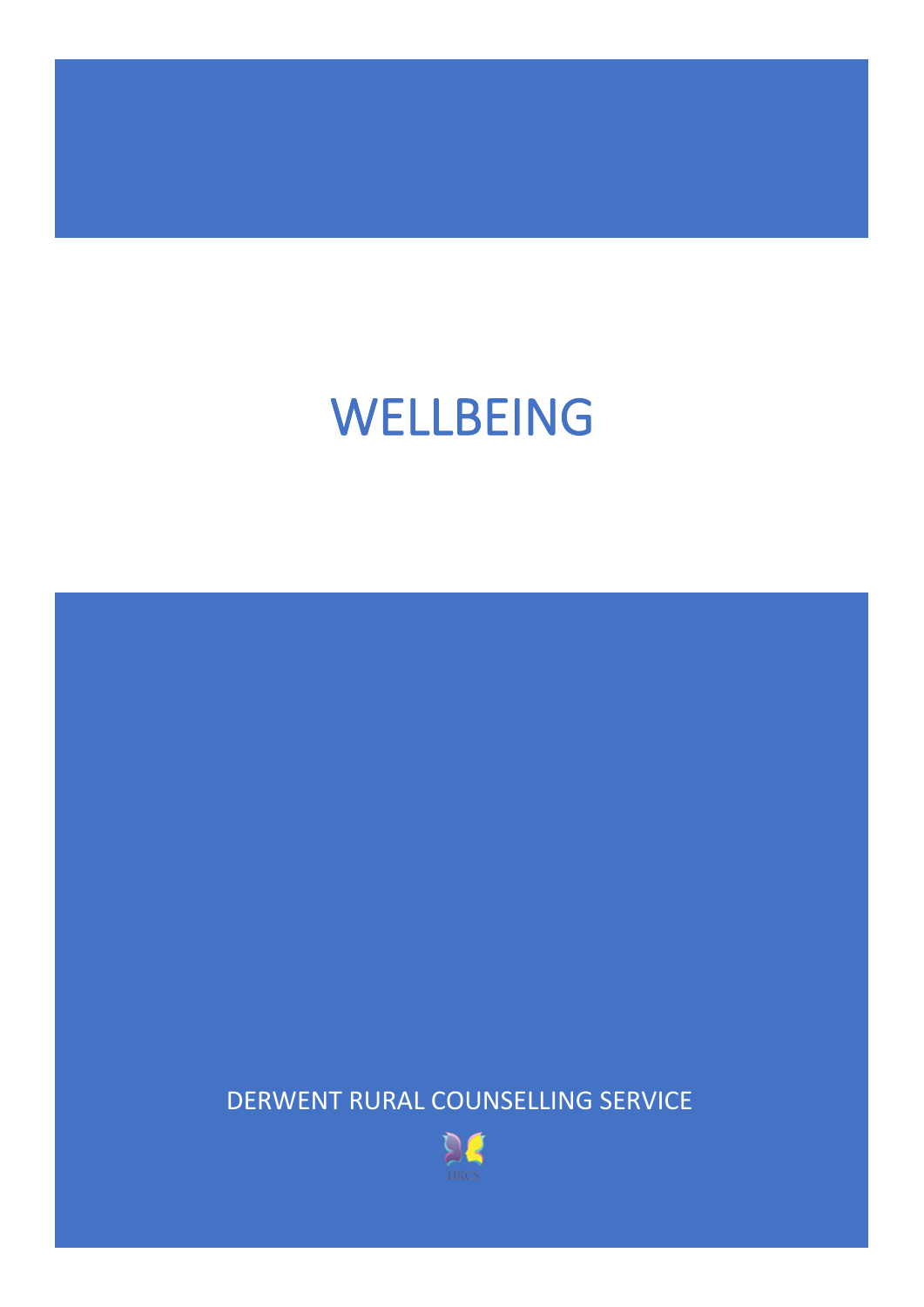## **Contents**

- Introduction
- Practice sleep hygiene
- Why do we develop sleep problems?
- How can we improve our sleep?
- Eat healthy foods
- Why change and eat more healthily?
- How can I eat more healthily?
- Eating more healthily in 3 simple steps
- Learn how to relax
- Why take time for yourself and relax?
- How can I become better at relaxing?
- Exercise
- Why is exercise so important?
- How can I become more active?
- Manage negative thoughts
- Why negative thoughts should be challenged
- How can I challenge negative thoughts?
- Doing things for yourself
- Why do things for yourself
- How can I practice doing things for myself more?
- Ask for help
- Why asking for help can feel challenging?
- Learn new things
- How can I learn new things?
- Help others
- How can I help others more?

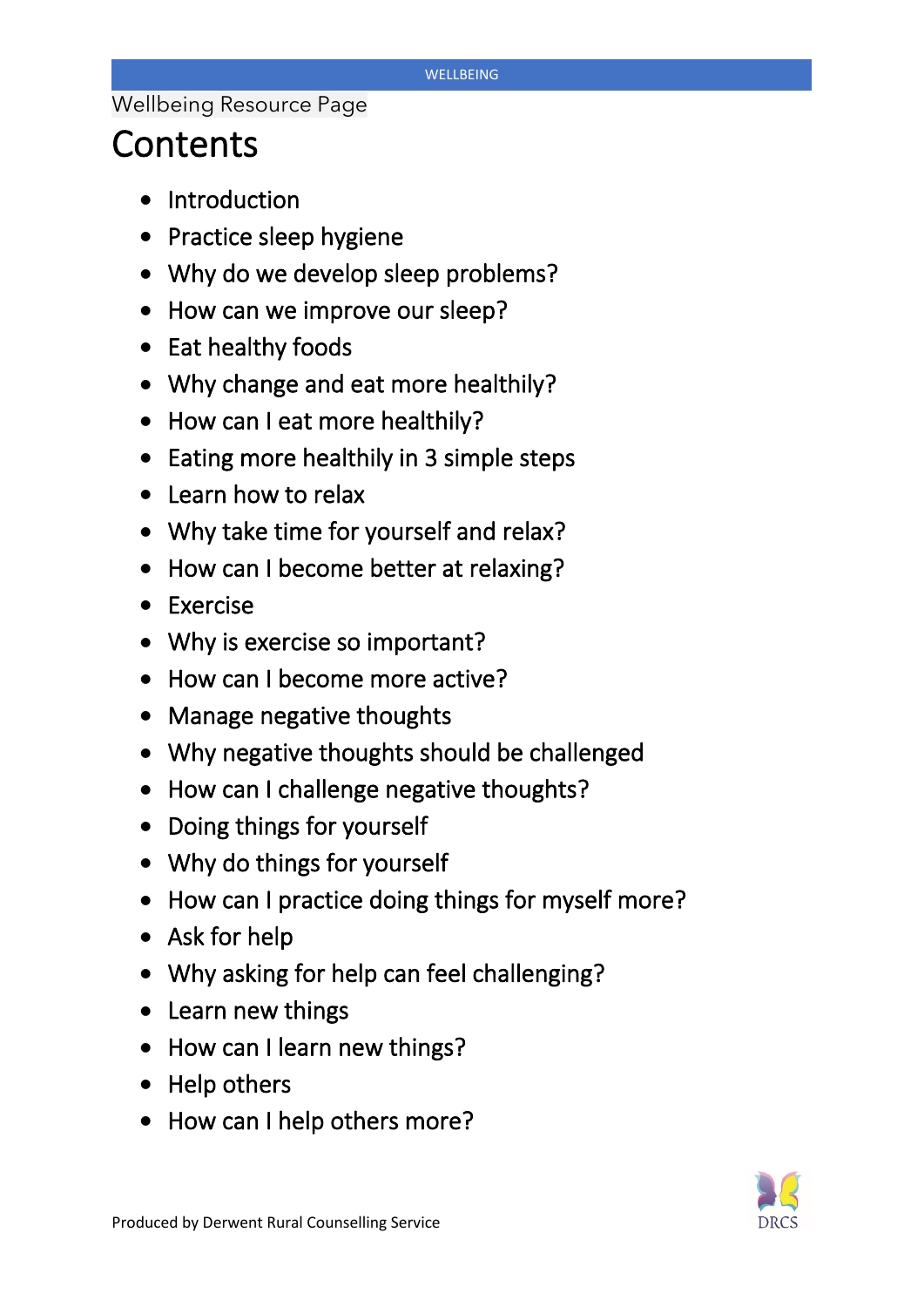## Introduction

Like physical health, we all have mental health, and we can all benefit from improving our wellbeing somehow. The Wellbeing Resource Page is designed to support you to self-manage your wellbeing by working on various steps. The Wellbeing Resource Page can help you use and locate self-help information whilst in therapy. In addition, it is also used by those simply taking an interest in their mental health and wellbeing. Each wellbeing step has information to help you learn:

- **What** are the steps you can take to improve your emotional wellbeing
- **Why** following these steps promotes good mental health
- **How** to use wellbeing strategies and techniques

You can access **self-help information** by clicking on the information highlighted in blue. This links you to a PDF document containing helpful information. Also highlighted in blue are **worksheets** that can help you practice some of the strategies and techniques highlighted throughout the Wellbeing Resource Page. If you would like to look at some more comprehensive treatment guides that we use with our clients in therapy sessions, check out our Treatment Manual section.

Stress, low mood, and anxiety can make it harder to get on with daily life. When we realise that we are struggling, we should not wait for mental health challenges to happen. Just like how we look after our physical health, we should also look after our mental health as well. If we do realise that things are not as good as they have been in the past, we need to act. We should never forget that our mental health and physical health are linked. The way we think impacts the way we feel.

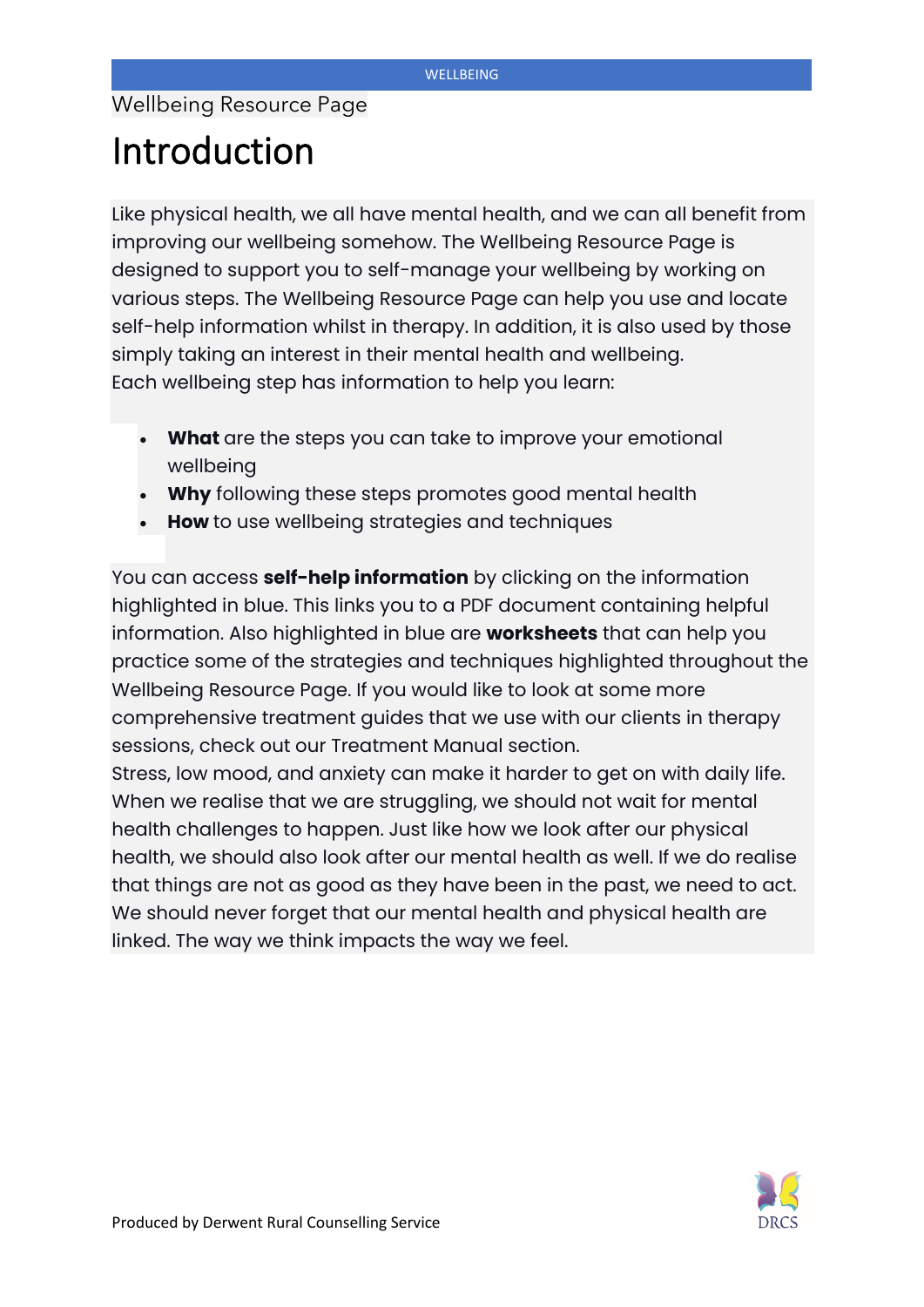# Practice Sleep Hygiene



If you are having difficulty sleeping, you're not alone. Sleep difficulties are common, and you will likely experience some sleep difficulties at some stage of your life. However, if sleep problems persist and become increasingly unmanageable, you may benefit from an appointment with your G.P. You may wish to address sleep problems yourself using this selfhelp page, or you may benefit from seeking support from one of our professionals by referring to our service.

There is a widespread view that people need 7-8 hours of sleep, which determines whether you have had a restful night. However, research shows us that the amount of sleep an individual requires varies from person to person and can depend on numerous factors, including age:

- New-born baby 14-17 hours
- Toddler 11-14 hours
- $\bullet$  Adults 6-10 hours
- Older adults tend to need less sleep; however, long-term health conditions and medication can impact sleep quality further.

Falling asleep, staying asleep or not feeling refreshed upon wake contribute to poor sleep quality. Over time, sleep difficulties worsen, and sleep quality becomes poorer and poorer, regardless of the amount of time we spend in bed. Sleep Hygiene is a treatment used for treating chronic sleeping problems and promotes habits that help you have high quality & restful sleep.

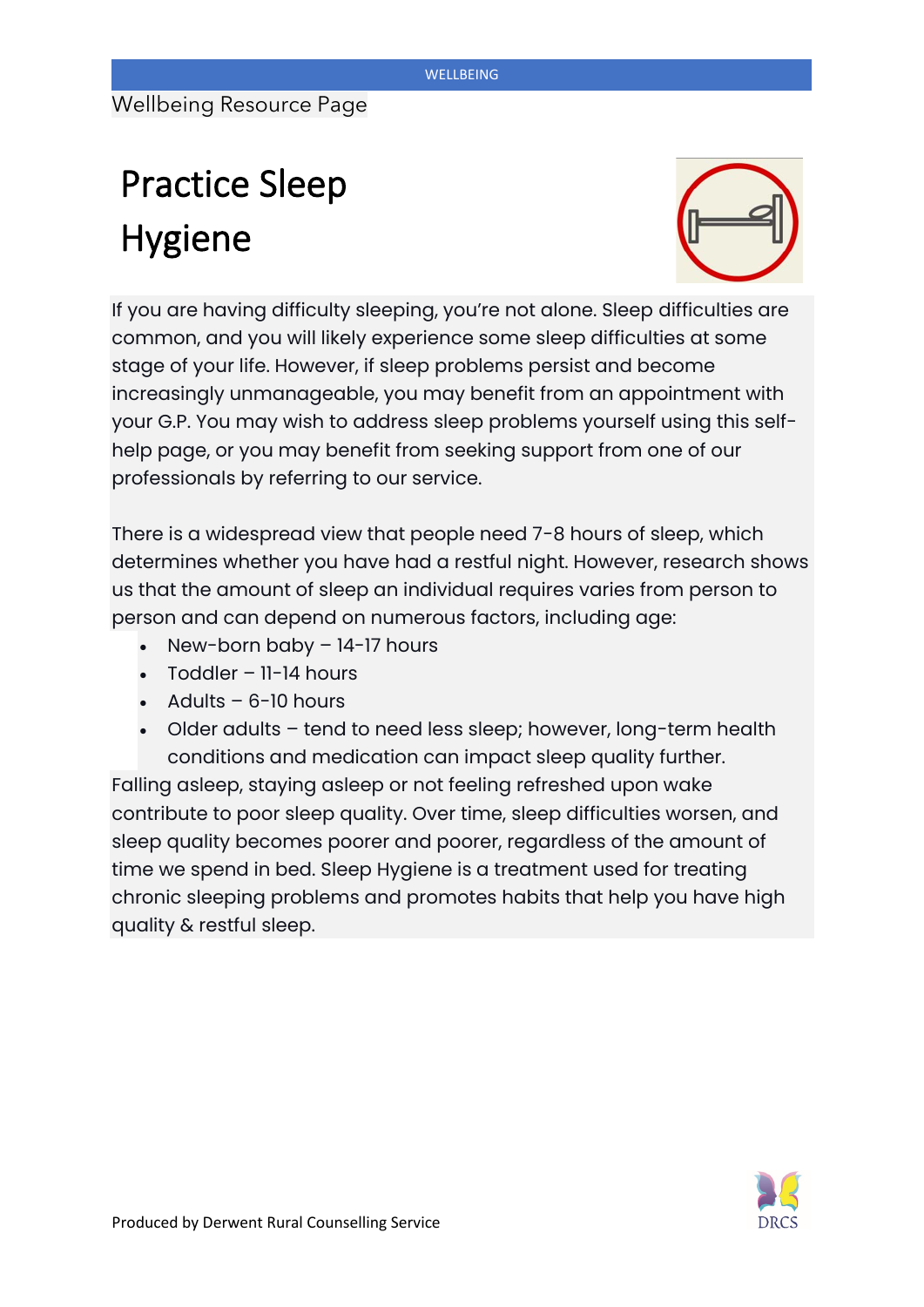# Why do we develop sleep problems?

We all know how lack of sleep impacts our mood, decision-making, and thoughts. By improving our sleep hygiene, we can develop better habits that help us manage stress and stay on top of our wellbeing. Poor sleep can be down to a variety of factors:

- Sleep disturbances can be connected to medical conditions (e.g., Sleep Apnoea, Restless Leg Syndrome, Narcolepsy). It's essential to get checked out by your GP who may be able to support you further.
- Difficulties managing stressful circumstances and pressure.
- Excessive drug or alcohol use stops the body from getting complete restorative levels of sleep.
- Reduced exercise and time for hobbies, making it harder to find ways to relax and switch off from your problems.
- Difficulties managing **worry** might be stopping you from falling and staying asleep.
- You are falling into unhealthy sleep hygiene habits. Many of which can be managed by applying the following **sleep hygiene rules.**

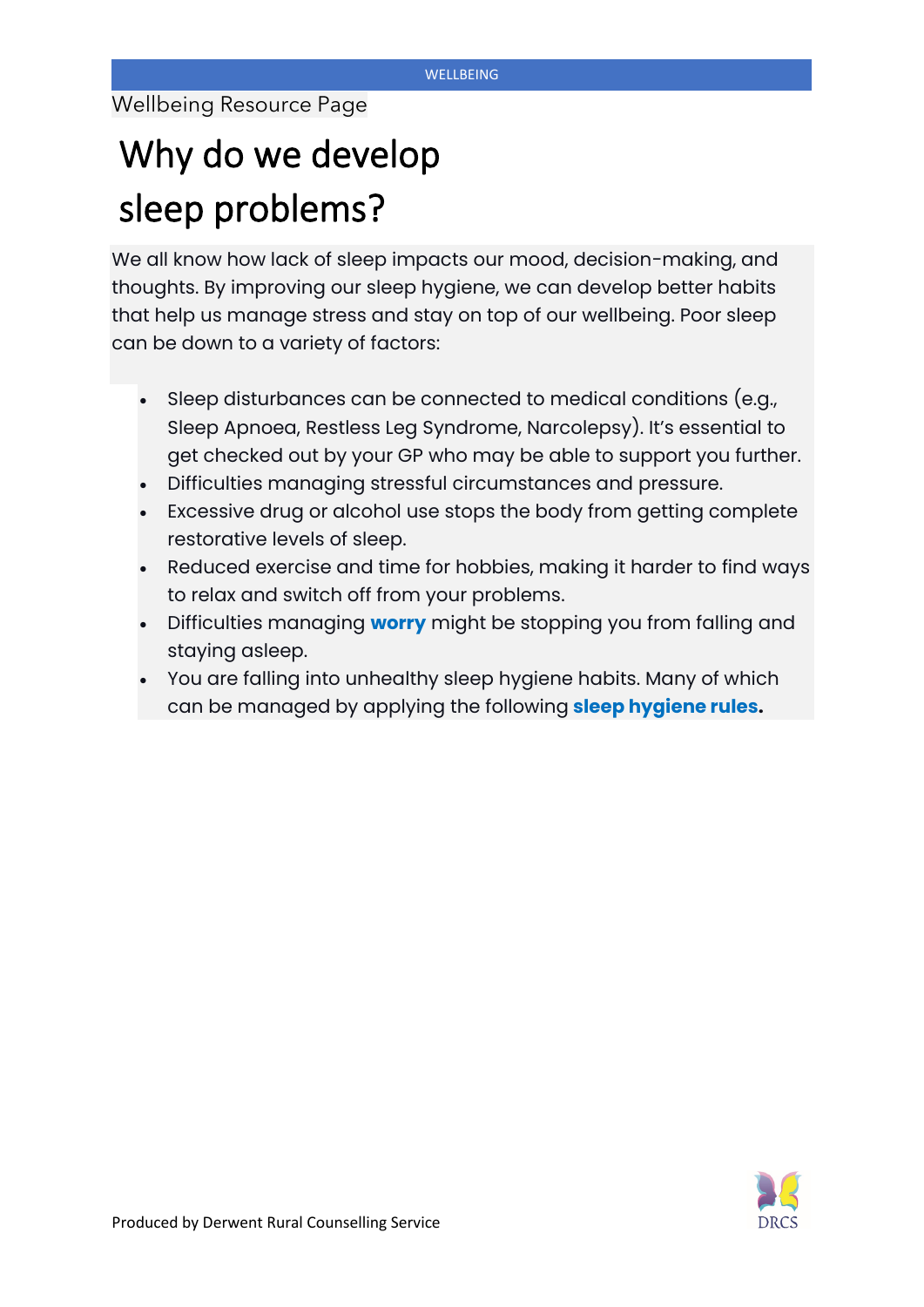# How can we improve our sleep?

Improving sleep difficulties can be challenging at first but, by learning how to change our sleep habits and sleeping environment over time can lead to satisfying results. The activity below is aimed at improving your sleep quality.

- **Step 1** Look at the **sleep hygiene rules** and write down some ideas
- **Step 2** Make your ideas into reasonable and achievable goals

**Step 3** – Use the **Sleep Diary** to implement your sleep goals and monitor your progress.

You may be someone that prefers to use mobile phone apps. Below are some popular mobile phone apps which can be useful.



**Sleepio** – An online sleep programme to help you sleep.

**Calm**– An online meditation program designed to help you relax and sleep better

For more information about **Getting Better Quality Sleep, click here.**

For more comprehensive work on sleep difficulties or treating Insomnia, you may benefit from being supported further by our psychological therapies service.

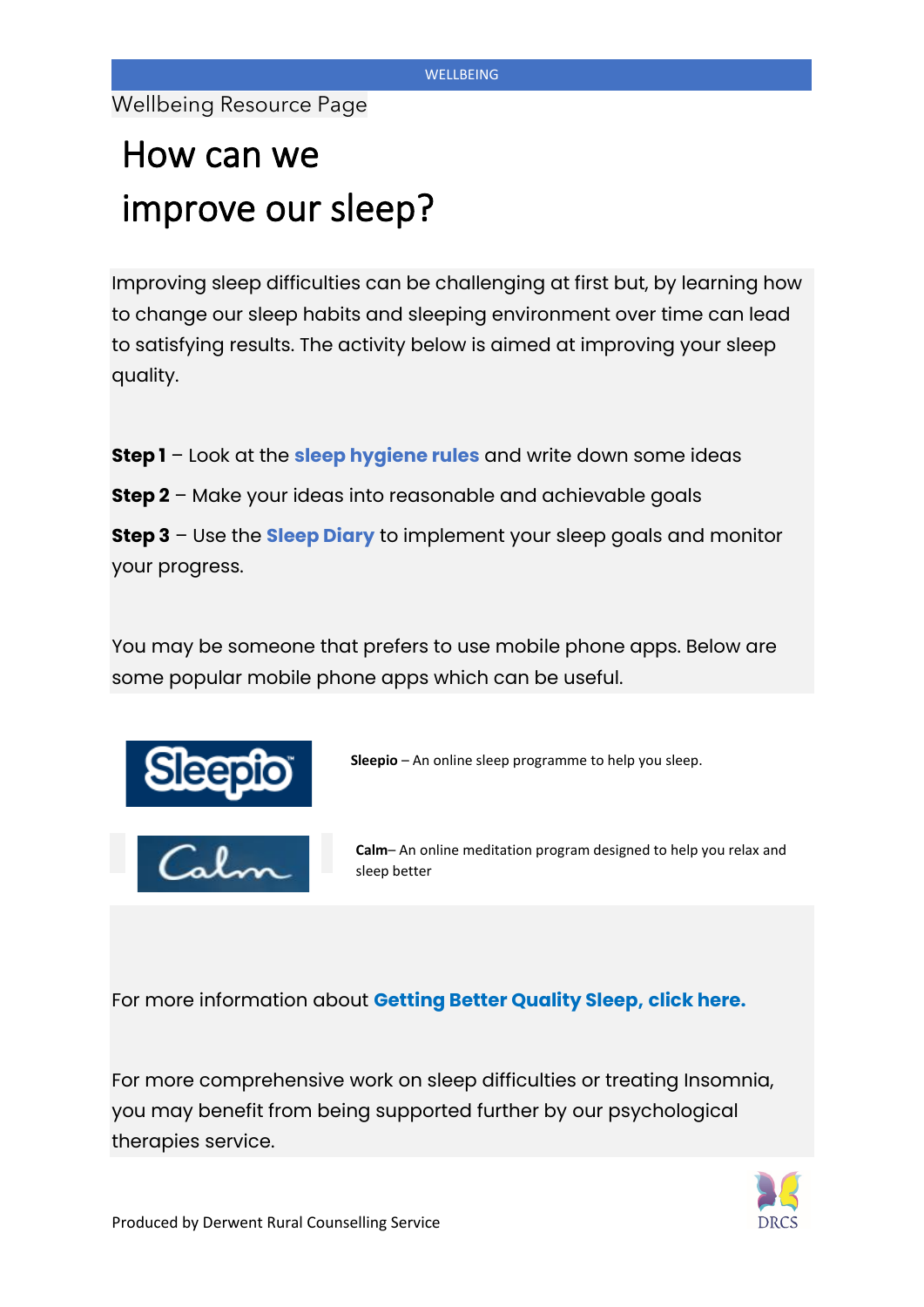## Eat Healthy Foods



Lots of research points to our diet having a real impact on our mental health. We might have all heard the expression 'brain food', and we have all probably used the term 'comfort food'. What we eat can impact how we think and what we do. Poor eating habits can develop for a variety of reasons.

- A response to managing anxiety or other stressful life events
- A reliance on convenience foods. These are typically high in sugar and saturated fat.
- Poor time management due to stressful circumstances
- Lack of motivation.
- Lack of education about **food**.
- Changes in your appetite can be a side-effect of certain medications. If this is the case, it might be worth speaking with your G.P

All the above are common reasons why so many of us fall into periods of unhealthy eating. Unfortunately, poor eating habits contribute to symptoms of depression and anxiety and can make them harder to manage. By changing our eating environment and eating behaviours, you can further understand your relationship with food and create better eating habits**.** The best way to succeed is to set a long-term plan and set reasonable and achievable goals.

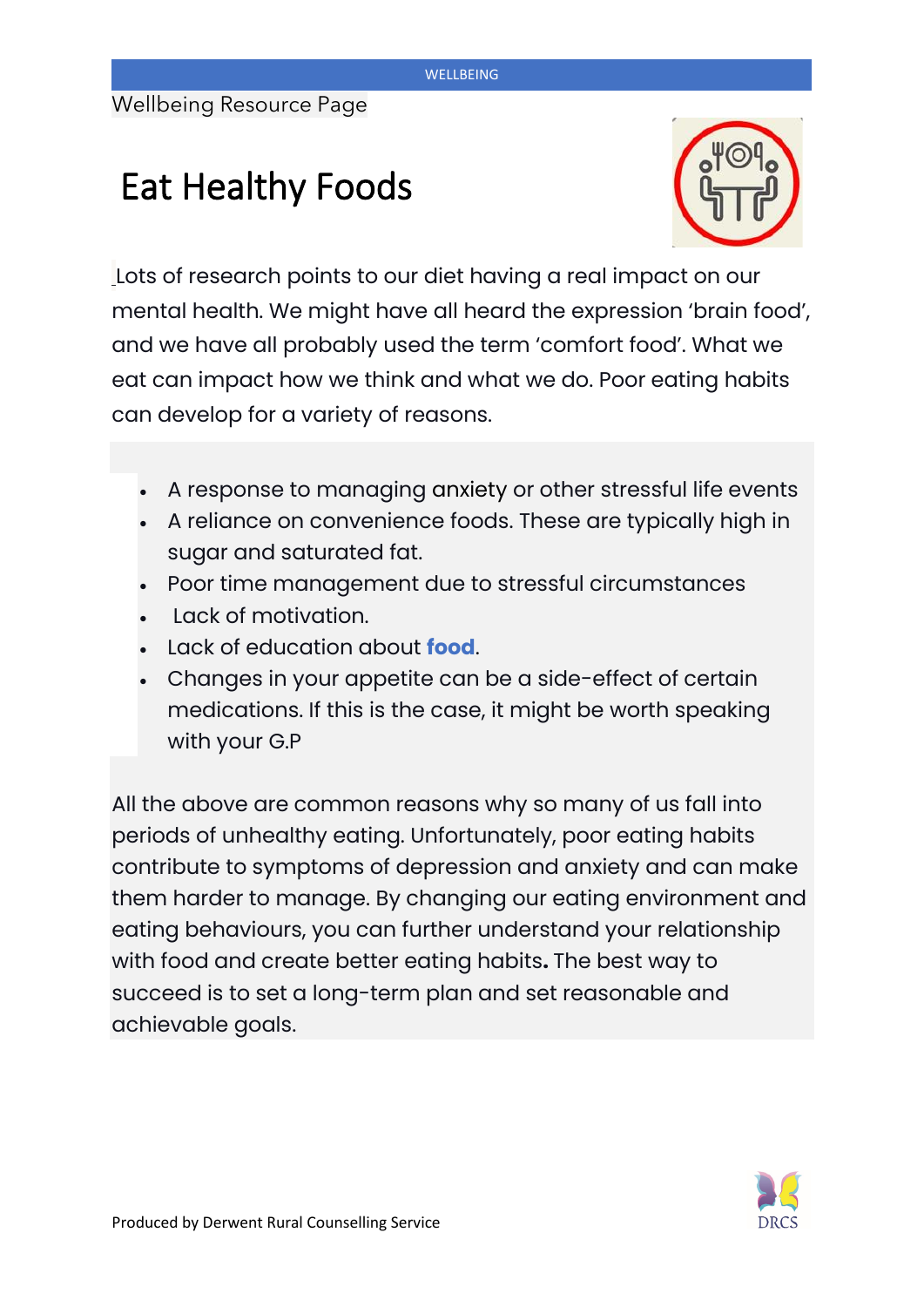# Why change and eat more healthily?

Changing our eating environments and behaviours can offer various benefits, particularly when it comes to trying to improve common mental health problems like anxiety, depression, and sleep problems. Having good eating habits can help reduce the following consequences below.

- $\checkmark$  Improved sleep quality
- $\checkmark$  More energy so you can be more active
- $\checkmark$  Increased concentration
- ✓ Improve mood
- $\checkmark$  Remove triggers for anxiety, e.g., caffeine
- $\checkmark$  Remove feelings of lethargy & get more enjoyment out of things
- $\checkmark$  Strengthen our bodies' defences against illness and disease
- Save money by not purchasing as many convenience foods that are usually more processed and expensive.

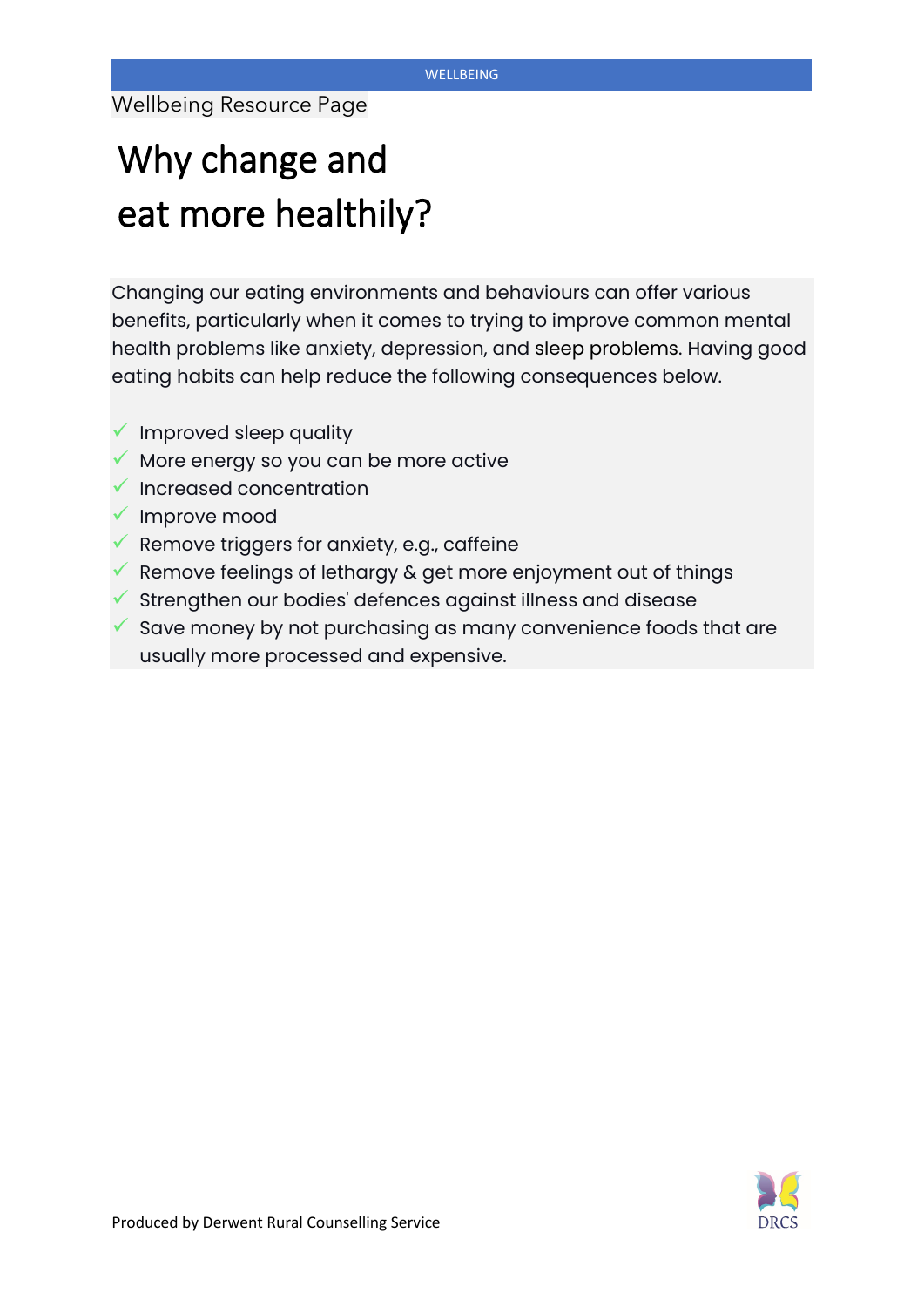# How can I eat more healthily?

Finding a healthy way to improve your eating can be challenging if you have not found strategies that can work for you. Below are ten ways you can improve your healthy eating.

- 1. **Have a plan** Sometimes, poor planning can cause poor food choices and let uncomfortable hunger get the better of you. Preparing lunches for the following day and taking the time to plan your meals will help you reduce food cravings and help you stick to your plan.
- 2. **Try and limit dairy foods.**  A common mistake when trying to eat healthily is when we consume too much dairy. Nutritionists suggest that we only need approximately 5% of our diet to be dairy-based. If you think you may struggle without milk, try semi-skimmed milk or a sweetened milk alternative.
- 3. **Involve your friends and family –** Don't have the time to cook? Cooking can be an enjoyable activity with friends and family, ensuring you aren't giving up on valuable social time. Why not choose something nutritious and straightforward and make cooking an enjoyable social activity.
- 4. **Learn to manage portion sizes -** When feeling stressed or in a rush, a common mistake is to lose track of how much you are eating. Heavy portion sizes can cause lethargy, and food rich in calories require lots of energy to digest. Taking your time and not rushing your food can help you know when you feel full. Try waiting for 20 minutes after a meal before deciding if you need more food.
- 5. **Write a shopping list and don't go food shopping whilst you are hungry –** This one may seem simple. When we buy food in a hungry state or on impulse, we can end up being surrounded by temptations that make it challenging to eat healthily. A shopping list serves as an
- 6. **Don't feel under pressure to go on a diet –** Often, people go through cycles of healthy eating. This is because specific diets can be

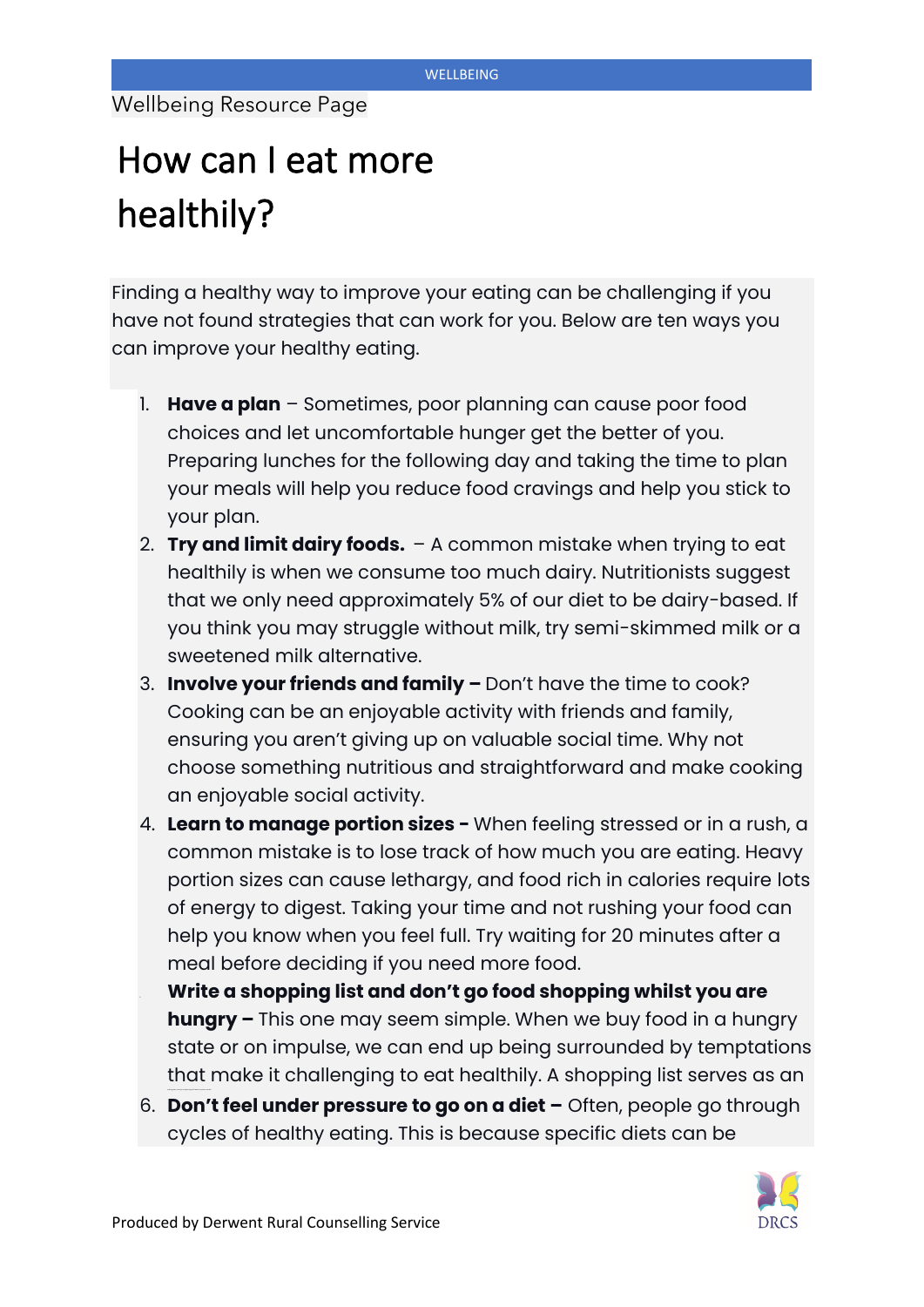challenging to maintain. Long-term goals and maintaining healthy eating habits often bring the best results long-term. Be kind and compassionate to yourself when setting healthy eating goals and be aware that slip-ups and mistakes are inevitable.

- 7. **Try not to consume too many liquid calories**  Some drinks have addictive properties, are high in calories, sugar, caffeine and offer little nutritional value. These drinks are usually alcohol-based or contain stimulants, e.g., coffee or energy drinks, both of which contribute to sleeping problems. If you are interested in learning more about the calories you may be consuming, you can use the Drinkaware unit & calorie app. If you have challenges letting go of any of these drinks, try turning to lower sugar alternatives. Through practising these habits, they can become preferable and second nature.
- 8. **Drink more water –** Sometimes, an increased appetite can be confused with dehydration and thirst. Feeling hydrated is an essential component of maintaining good energy levels and managing mood. Stress and life's distractions can often get in the way of keeping track of water intake. Carrying around a large bottle of water, keeping it visible, and aiming to consume it all each day may help you drink more water. Alternatively, writing a post-it note on your computer may serve as a reminder.
- 9. **Be compassionate to yourself when you slip up –** Diets are sometimes ineffective, as it effectively ends after the first significant slip-up, which can usually result from not eating enough and feeling overly hungry at the wrong time. Frustration and guilt can often lead to poorer eating choices. If you struggle with being hard on yourself, you may be interested in managing negative thoughts further by clicking here**.**
- 10. **Start with Breakfast –** Sometimes, people get into the habit of overeating in the evenings. Some people also struggle to feel hungry in the mornings. By slowly introducing different **foods** upon wake, you can reduce cravings later in the day. If you are struggling knowing where to start with eating more healthily, start with trying to eat a nutritious breakfast every morning for a week. If done every morning, you will have taken care of 33% of your diet.

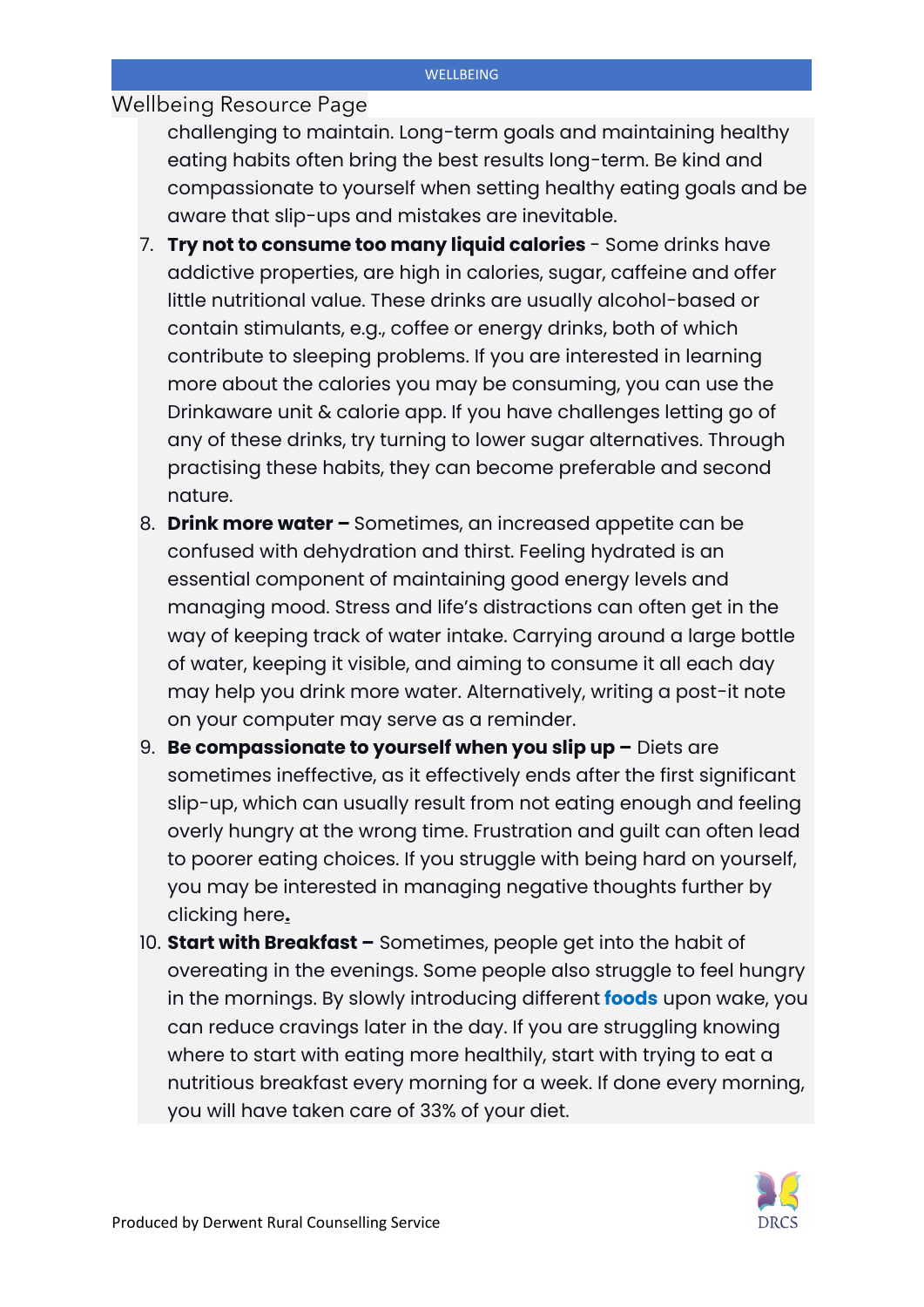# Eating more healthily in 3 simple steps

**Step 1 –** Use the **What am I eating today Diary** like in the example below, so you can assess your current eating habits.

| Day    | <b>Breakfast</b>                            | Lunch                                | <b>Dinner</b>        | <b>Snacks</b>                                                                      |
|--------|---------------------------------------------|--------------------------------------|----------------------|------------------------------------------------------------------------------------|
| Monday | X2 poached eggs<br>on X1 Sourdough<br>bread | Microwave<br>Chicken & Pasta<br>meal | Beef stew &<br>chips | Pot-noodle<br>Wispa Chocolate<br>bar<br>3 small Beers<br>X3 Teas with X2<br>sugars |

**Step 2 –** Once you have completed step 1, reflect about your positive and negative eating habits. Think about some achievable healthy eating and drinking goals you can use to form new habits.

**Step 3 –** Use the **What am I Going to Eat Tomorrow Diary** so you can continue to log what you eat and drink. Write down your goals using the column on the left hand-side. Once you have stopped eating or drinking for the day, place a tick or a cross in the next column so you can make yourself accountable to your goals. The diary below shows an example of a completed day

**Step 4 –** Review how your week has gone and praise yourself for any improvements made. Remember, if you make just one change then this is very much a success.

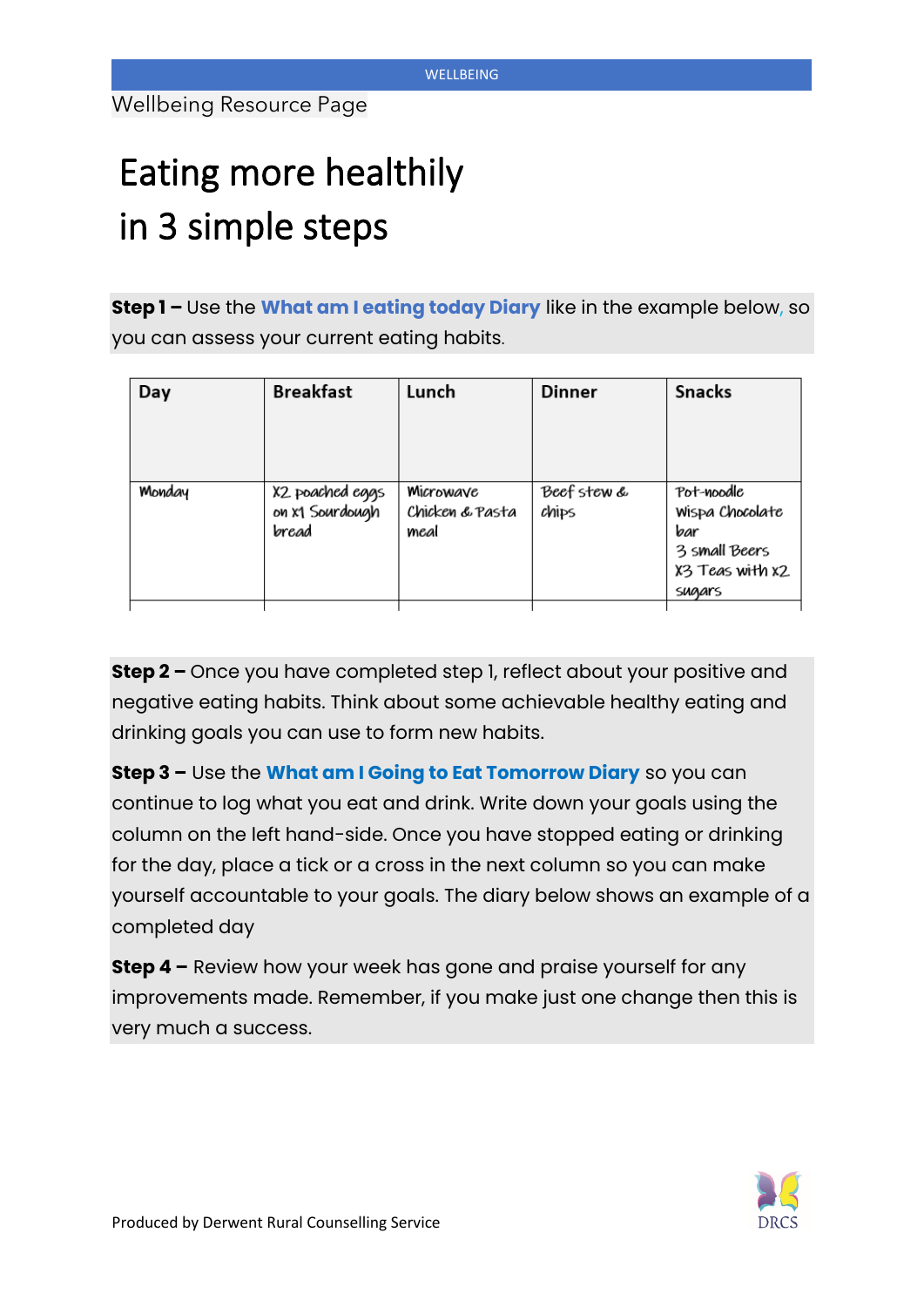## Wellbeing Resource Page

| Day    | <b>Healthy Eating Goal</b>         | Goal<br>Achieved?            | <b>Breakfast</b> | Lunch            | Dinner          | Drinks/Snacks                                       |
|--------|------------------------------------|------------------------------|------------------|------------------|-----------------|-----------------------------------------------------|
| 當      |                                    | $\mathsf{x}$<br>$\checkmark$ |                  |                  |                 |                                                     |
| Monday | Use sweetener in every tea         |                              | 2 Poached Eggs   | Beef Stew & rice | Battered Fish & | X2 Ryvita Bread                                     |
|        | rather than sugar                  |                              | on X1 Sourdough  |                  | Chips (from the | with low fat                                        |
|        | Alcohol-free day                   |                              | <b>Bread</b>     |                  | chippy)         | cheese spread<br>X1 diet coke<br>X1 Wispa Chocolate |
|        | Avoid takeaways during the<br>week | $\times$                     |                  |                  |                 | bar<br>3.0 litres of water                          |
|        | Drink 3.0 litres of water          |                              |                  |                  |                 | X3 cups of tea<br>with sweetener                    |
|        |                                    |                              |                  |                  |                 |                                                     |

### **Tips**

- Try to make your goals achievable and realistic
- Try and be kind and compassionate to yourself if you do not achieve a goal. Remember, just achieving one goal shows that you have actively improved your eating and/or drinking habits.
- If you are struggling with feeling hungry, but you know you have eaten a substantial amount, think of a soothing activity you can do for 20 minutes before you make the decision to eat more so you can allow yourself time to feel full and satisfied, before making the decision to eat again.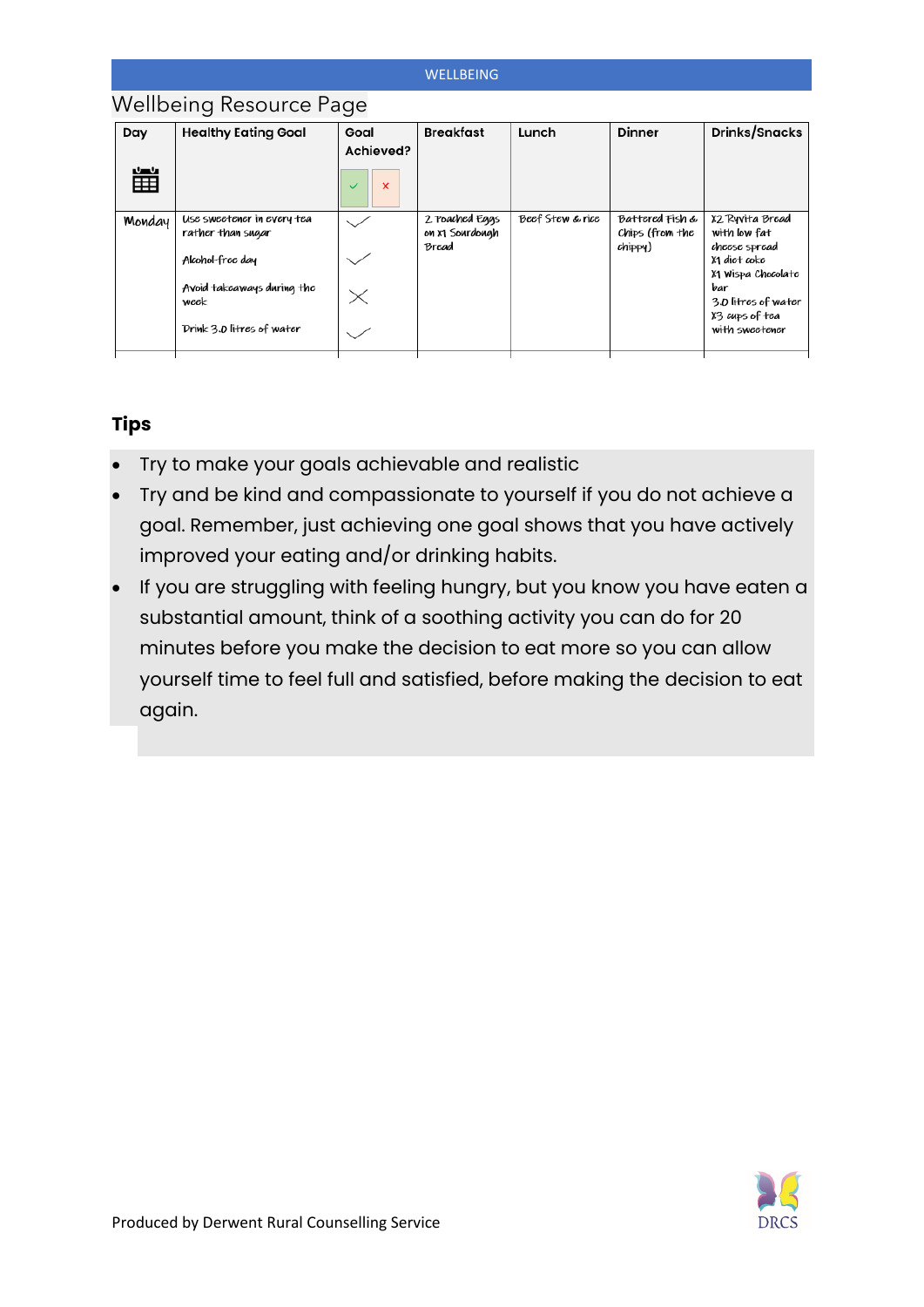## Learn how to relax



Relaxation can be achieved through learning short, guided meditations or by simply engaging in activities that can help us relax. Relaxing is firstly learning the art of making time for yourself and then choosing to engage in activities which reduce stress within that time.

## Why take time for yourself and relax?

Living in a fast-paced society, current events and dealing with change, can make it increasingly challenging to find time to practice relaxation. Key life events, the news and difficult circumstances sometimes demand a lot of our time, energy and resources. With the danger being that we sometimes end up offering none of those things to ourselves.

When our demands outweigh our coping, our **Stress Scales** become unbalanced. This can often make meeting our demands more challenging and feeling stressed can cause us to become negative, less productive and feel stuck.

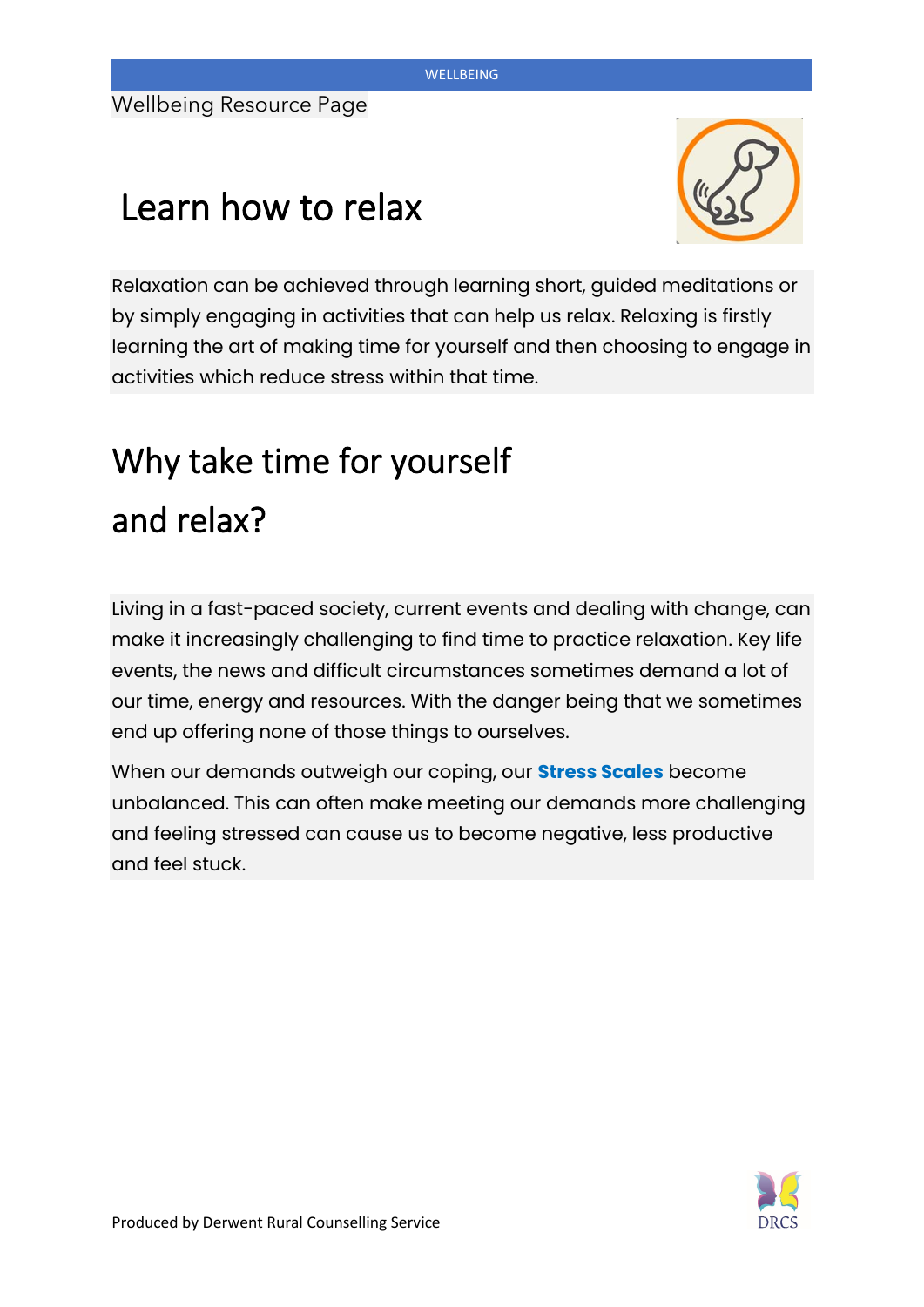## Wellbeing Resource Page How can I become better

## at relaxing?

The first thing you need to do if you are struggling to relax is to find some 5–10-minute pockets of time within your schedule to practice relaxation. **Managing Your Mood** is often about creating a structure for coping with demands, stress, and activities.

Ideal pockets of time that you make for yourself could be:

- During your lunch break (if you don't get time for one, consider why it might be important to have one).
- When you don't have childcare responsibilities or other distractions.
- In the morning combined with a nutritious breakfast.
- Attending a yoga or relaxation class should you wish to combine it with socialising and structure.
- Planning mini breaks during the day where you allow yourself to stop what you are doing and be more mindful.
- Trying a new relaxing creative activity or getting back into one you have stopped doing might be more enjoyable to do with others. For more information, visit www.meetup.com.
- Creating more relaxing spaces in your home or work environments will make relaxing easier. Somewhere calm, free of clutter and quiet make ideal places for relaxation.
- Mobile phone apps like **Sleepio** and **CALM** can provide you with meditations from your phone.

### **Quick Relaxation Activities**

**Mindfulness** 

**Progressive Muscle Relaxation** 

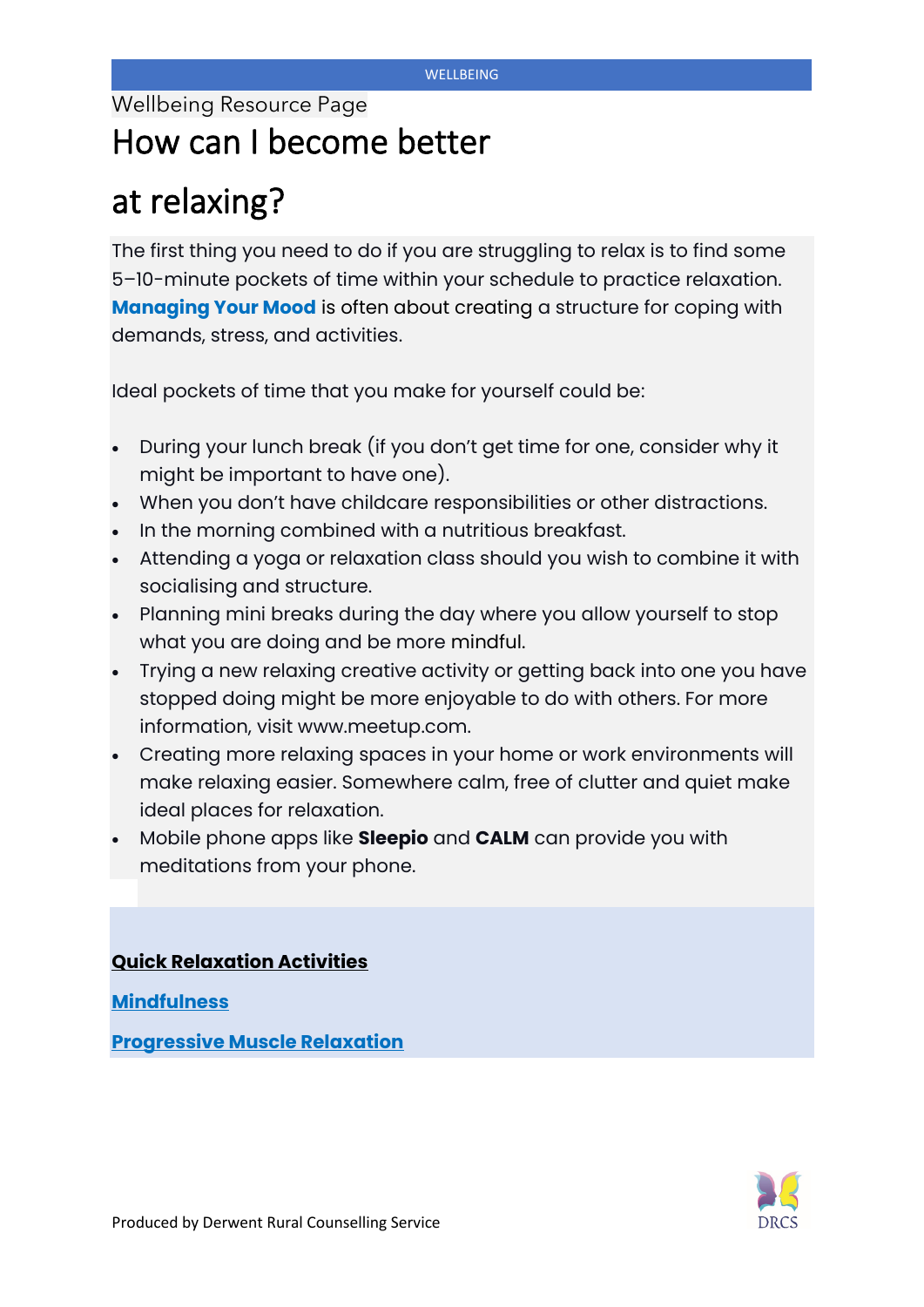## Exercise



**Exercise** acts as a natural anti-depressant. Even if we do not feel like exercising, we almost always feel better after exercising. Remember, moderation is key. We do not need to run three marathons a week. Walking the dog three days a week will be a good start.

Regular exercise is a proven way to reduce stress, anxiety, feelings of depression, boost self-esteem and improve sleep. Other health benefits are increased energy levels, lower blood pressure, improving muscle tone and strength, and reducing body fat.

## Why is exercise so important?

Becoming more active can be a barrier for people for various reasons.

- Difficulties with feeling motivated due to depression
- Anxiety about attending gyms and meeting new people
- Significant life events which create less time for exercise, e.g. having children, new work opportunities
- Managing unpredictable long-term health conditions and disabilities Due to what we know about the positive mental health benefits of **exercise** therapists are now encouraged and trained to support clients become more active.

The next page gives you some ideas for becoming more active that can work for you.

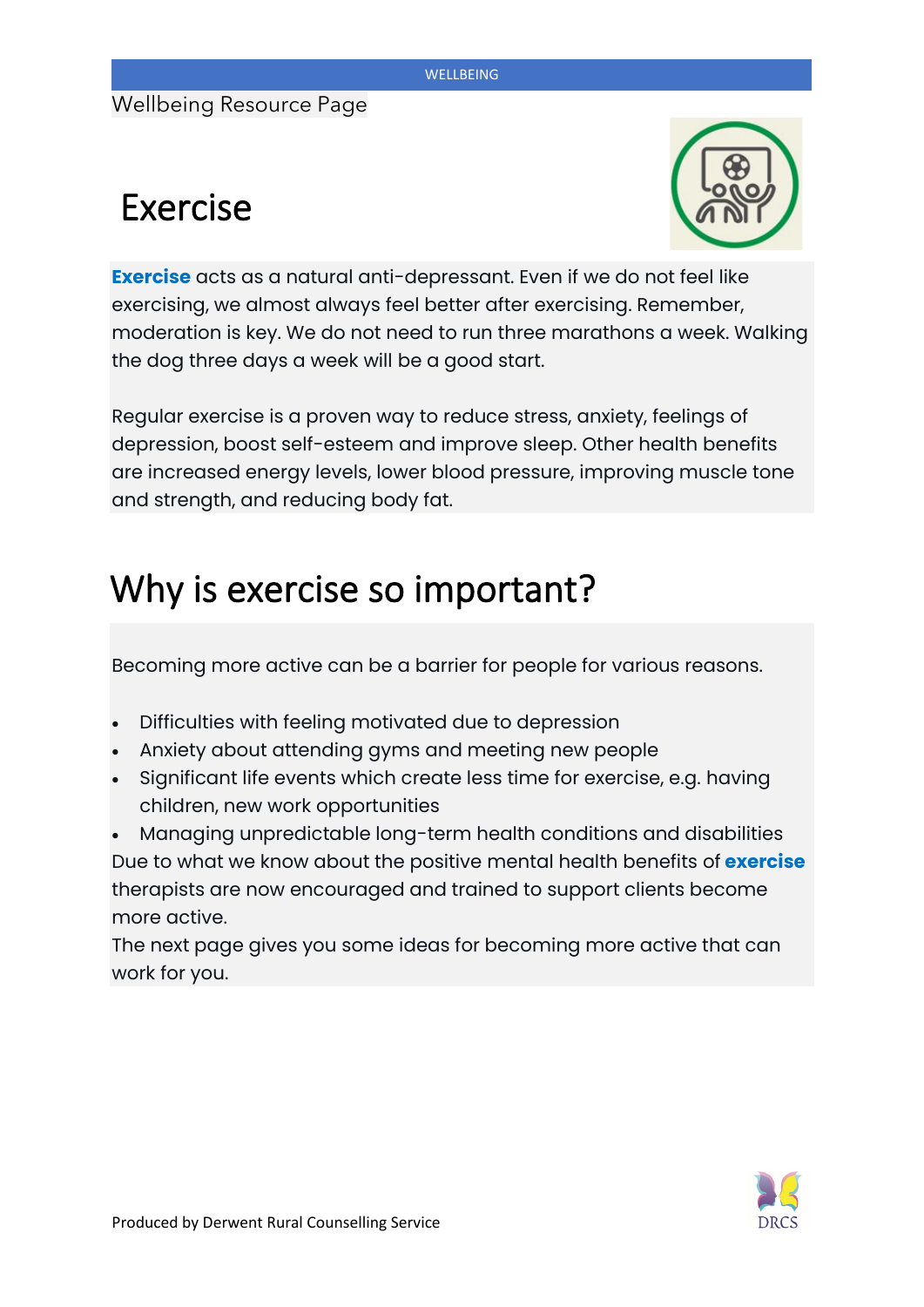## How can I become more active?

If you lack time to be more active, why not combine exercise with other activities that you already have the time to do?

- Exercising in the park whilst your children or grandchildren play.
- Exercise with your partner as an active date rather than going to a restaurant or having a takeaway.
- Park your car further away from work or cycle instead of driving.
- Use the mornings to exercise so that it doesn't eat into work or family time.
- If exercise interferes with your social time and meeting new people, why not use Meet.up.com or the National Trust website and turn it into an opportunity to meet new people?

### **Lack of motivation**

**Motivation** is increased by breaking down activities and doing them in small steps. Set small goals rather than waiting for the inspiration to come to you. Why not try one of these strategies to make you feel more motivated?

- Find a gym buddy so that you are accountable for one another
- Find a group of people and enter a local team sports league
- Use a mobile phone app like Couch to 5K to help you remember and feel proud of your achievements
- Enter a charity or park run such as Race for Life so that you feel motivated to train for it
- Once you have set some goals, try and break them down into parts to make them more achievable

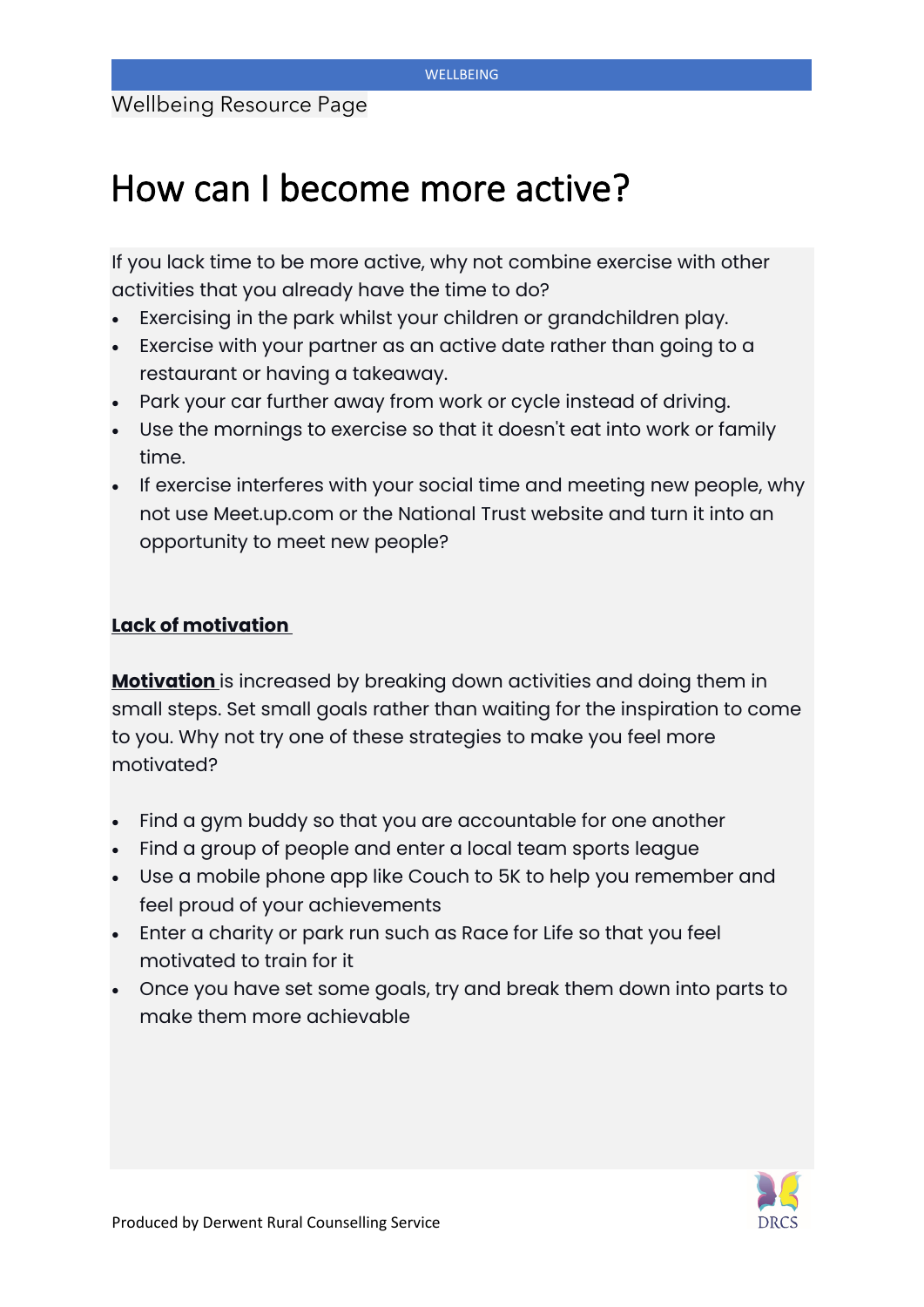## Wellbeing Resource Page

### **Health issues**

As we get older or encounter health issues, we can feel excluded from being more active. However, this should not stop you from being more active or participating in a sport you used to enjoy. You may benefit from more inclusive types of sporting activities or smaller things you can do each day.

- Walking Netball
- Walking Football
- Water aerobics
- Yoga
- Coaching
- Refereeing
- Join a running club
- Going on a walk during your lunchbreak
- Parking your car further away from your destination
- Using the stairs rather than the lift
- Setting a steps goal on your smart phone each day

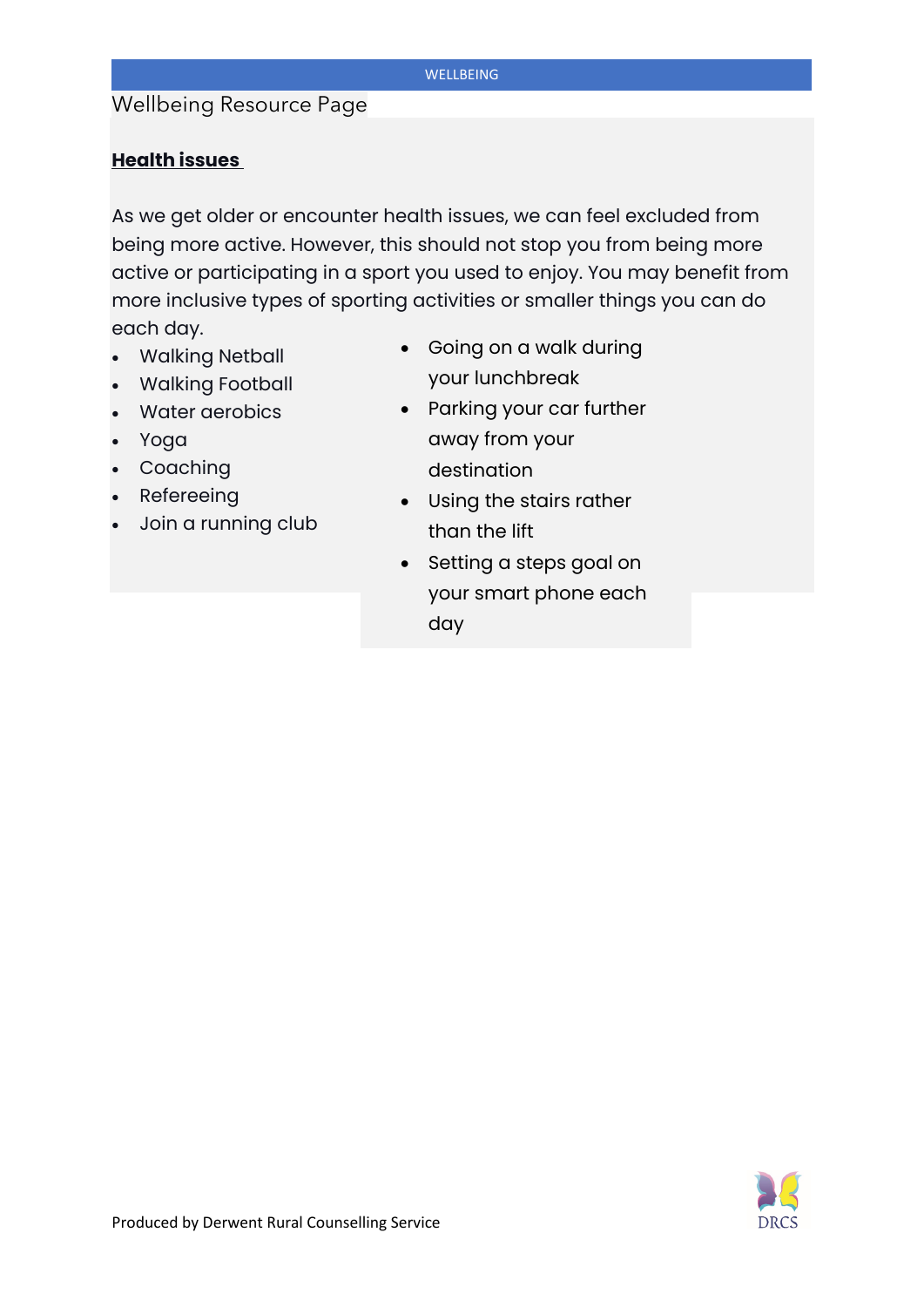## Wellbeing Resource Page Manage negative thoughts



Negative thoughts are something we all experience, particularly when coping with stressful circumstances and mental health challenges like low mood and anxiety. Using techniques based on Cognitive Behavioral Therapy can help you identify and challenge negative thinking. Over time, you can address negative thinking habits. Negative thinking impacts how we behave and the way we feel.

# Why negative thoughts should be challenged

Negative thoughts have such a strong influence on how we behave and feel. Be mindful of confusing them with facts, opinions, or heavy bias. **Negative Thought Habits** are usually biased and based on opinion, making it harder to have a balanced view.

## How can I challenge negative thoughts?

Thought Challenging is an easy-to-use technique based on Cognitive Behavioral Therapy. By using the steps below, you can learn to identify negative thoughts so that you can use the challenging process to arrive at a more balanced and healthy view. Our thoughts have a significant impact on our behaviour.

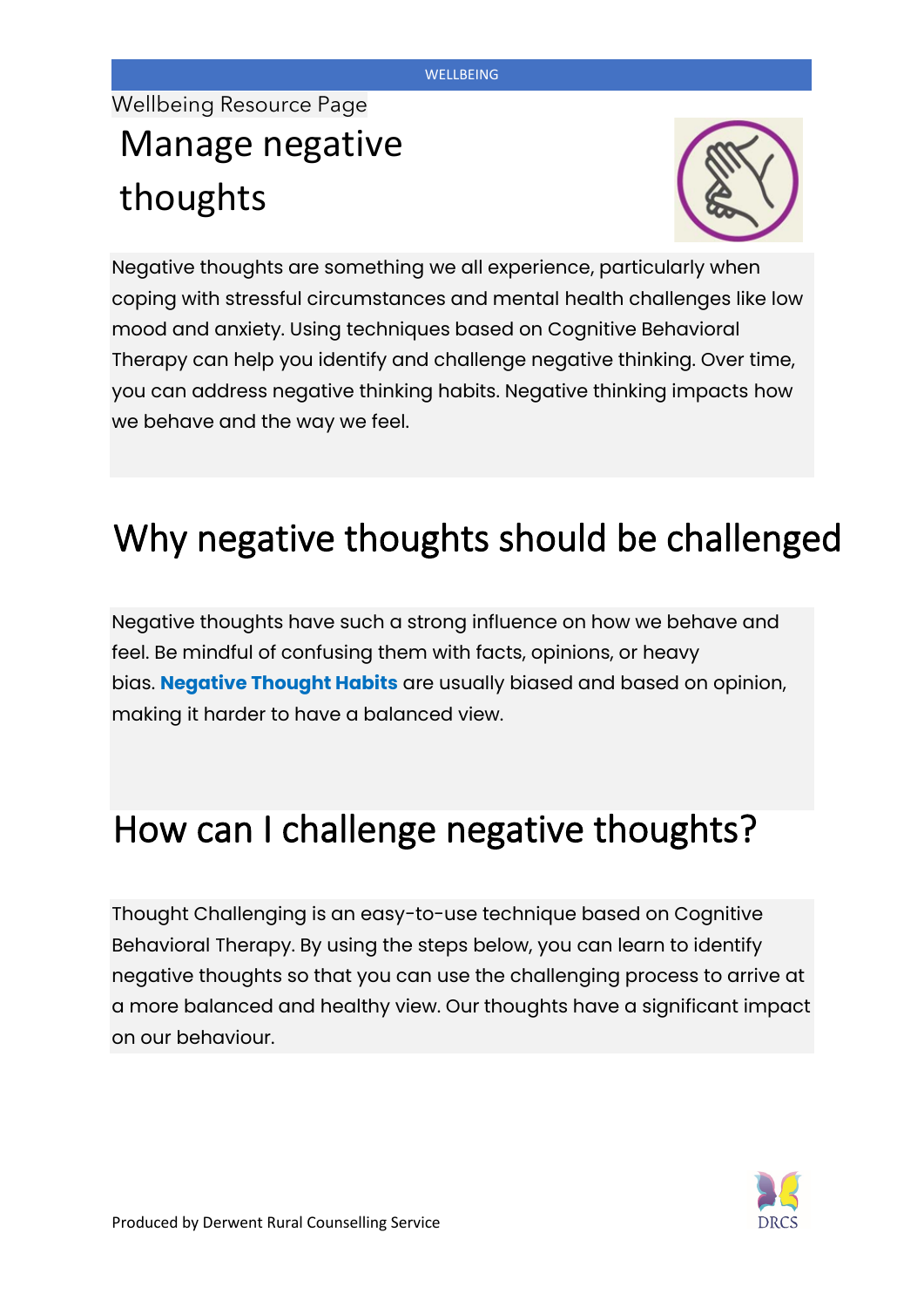### Wellbeing Resource Page

### **Step 1: Catching Negative Thoughts**

Using a **Thought Monitor** is an effective way to identify which negative thoughts contain unhelpful thinking habits. The example below shows someone using the Thought Monitor to observe their negative thoughts.

| <b>Situation</b>                                                      | <b>Thoughts</b>                                                         | Feelings |
|-----------------------------------------------------------------------|-------------------------------------------------------------------------|----------|
| Sat in the kitchen thinking<br>about my friend who cancelled<br>on me | I bet they had better things<br>to do and just didn't want to<br>see me | Sad 75%  |

### **Tips for catching negative thoughts**



Avoid challenging questions or facts. focus more on your negative thoughts and perceptions.



Try and record the thought exactly as it was said at the time. You may need to log these within your mobile phone or private notebook if you are busy or cannot locate your **Thought Tracker.**

### **Step 2: Challenging Negative Thoughts**

The next step is to use the CBT **Thought Challenger** to observe your thoughts further and challenge them. Weigh up the evidence both for and against your negative thought, just like in the example below.

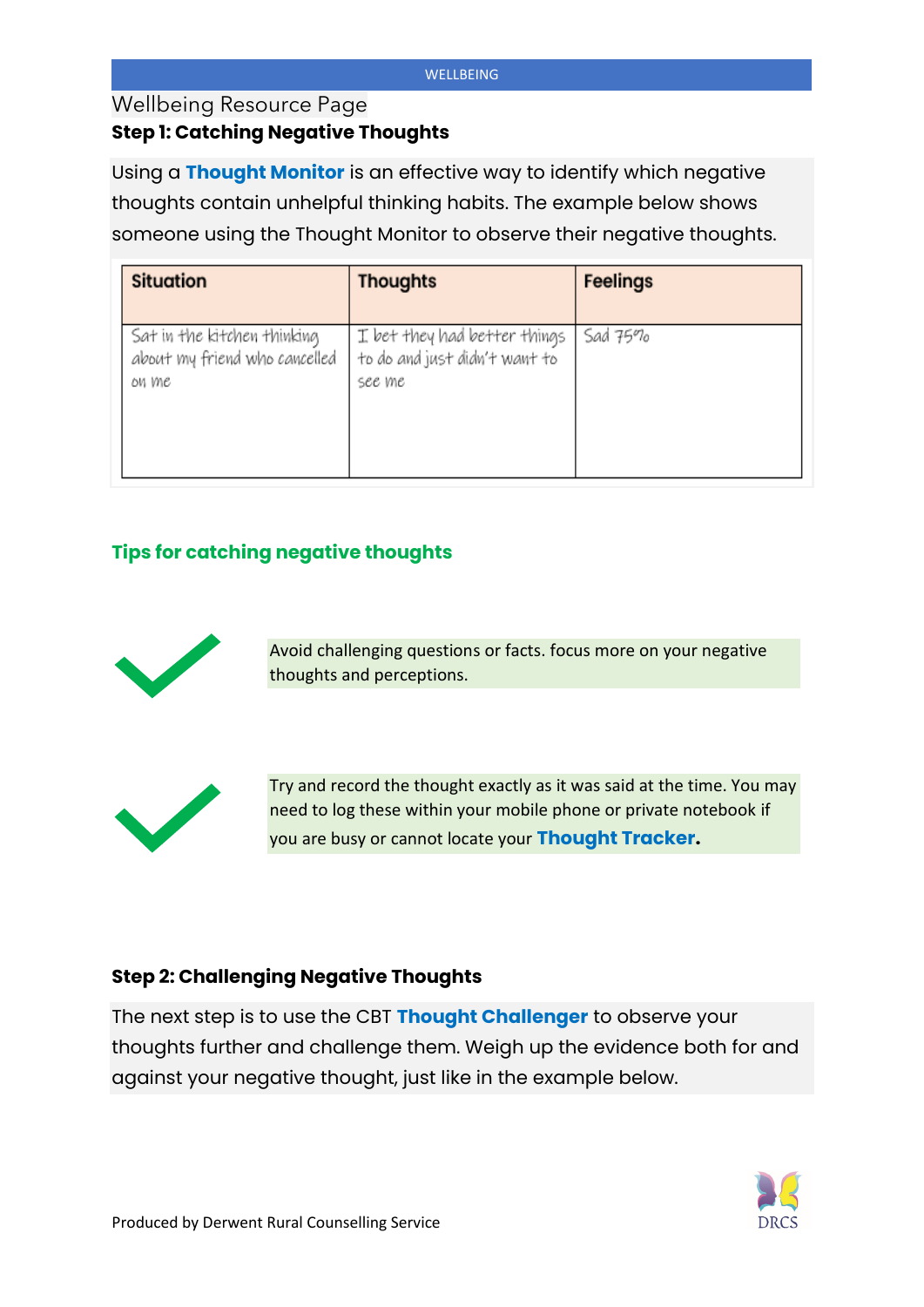| <b>WELLBEING</b>                                                                   |                |                                                                             |                                    |                                                                                                                                         |                                                                                                                                                                                                                                                                                                      |  |  |
|------------------------------------------------------------------------------------|----------------|-----------------------------------------------------------------------------|------------------------------------|-----------------------------------------------------------------------------------------------------------------------------------------|------------------------------------------------------------------------------------------------------------------------------------------------------------------------------------------------------------------------------------------------------------------------------------------------------|--|--|
| Wellbeing Resource Page                                                            |                |                                                                             |                                    |                                                                                                                                         |                                                                                                                                                                                                                                                                                                      |  |  |
| <b>Situation</b>                                                                   | <b>Emotion</b> | <b>Negative Thought</b>                                                     | Evidence +                         | Evidence -                                                                                                                              | <b>Alternative thought</b>                                                                                                                                                                                                                                                                           |  |  |
|                                                                                    | $\%$           |                                                                             |                                    |                                                                                                                                         | based on evidence                                                                                                                                                                                                                                                                                    |  |  |
|                                                                                    |                |                                                                             |                                    |                                                                                                                                         |                                                                                                                                                                                                                                                                                                      |  |  |
| Sat in the<br>kitchen,<br>thinking<br>about my<br>friend who<br>cancelled on<br>ME | Sad 7570       | I bet they had<br>better things to do<br>and just didn't<br>want to see me. | They sent me a<br>text cancelling. | They may be<br>going through a<br>difficult time.<br>I don't know the<br>reason they<br>cancelled.<br>They haven't<br>cancelled before. | By assuming they<br>cancelled on me because<br>they had better things to<br>do, is mind-reading on my<br>part. Although I am<br>disappointed, I do not<br>know the reason why they<br>cancelled. They have not<br>cancelled <u>before</u> and I am<br>sure they will tell me<br>when they are ready. |  |  |
|                                                                                    |                |                                                                             |                                    |                                                                                                                                         |                                                                                                                                                                                                                                                                                                      |  |  |

You can use the **Prompts for challenging negative thinking** worksheet if you are struggling to come up with evidence that does not support your negative thought.

- **Evidence that supports the thought -** This allows you to clarify why your situation is negative.
- **Evidence that does not support the thought -** This allows you to take on the role of a defence lawyer, providing counterarguments based on evidence, previous experiences and seeking the truth.
- **Alternative thought -** This allows you to use evidence from both sides for a more grounded and balanced view.

## **Tips for challenging negative thoughts**



You can use the **Prompts for challenging negative thinking** worksheet if you are struggling to come up with evidence that does not support your negative thought.

Try and remain objective and look at evidence from both sides, similar to how a judge would when hearing both defence and prosecution during a court case.

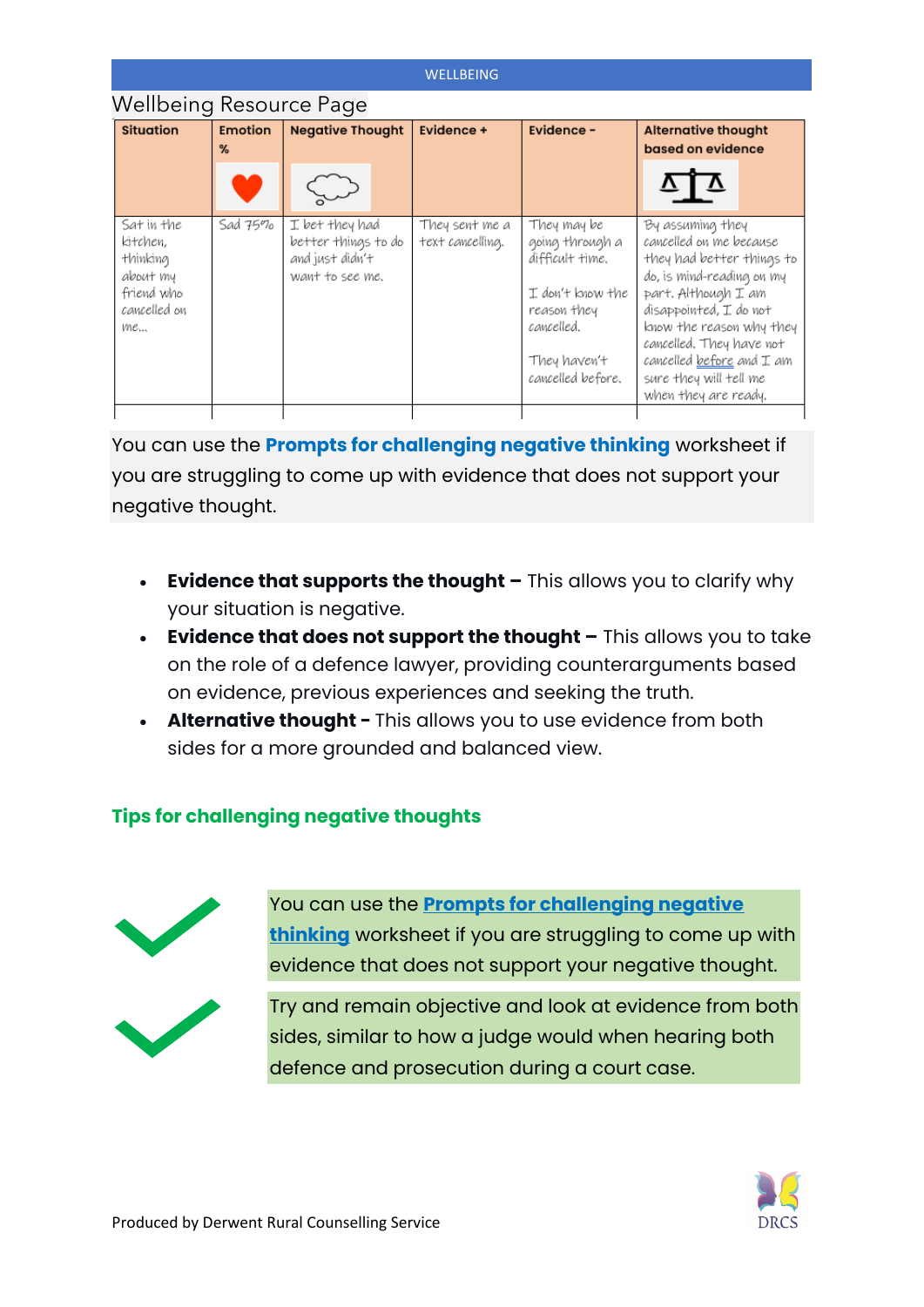Wellbeing Resource Page **Step 3: Practice** 

The final step is to practice using the worksheets and diaries to train your mind to use less harmful thinking habits. Use the worksheets to help develop and practice your thought challenging skills.

If you would like to learn more about **Challenging Negative Thinking, click here.**

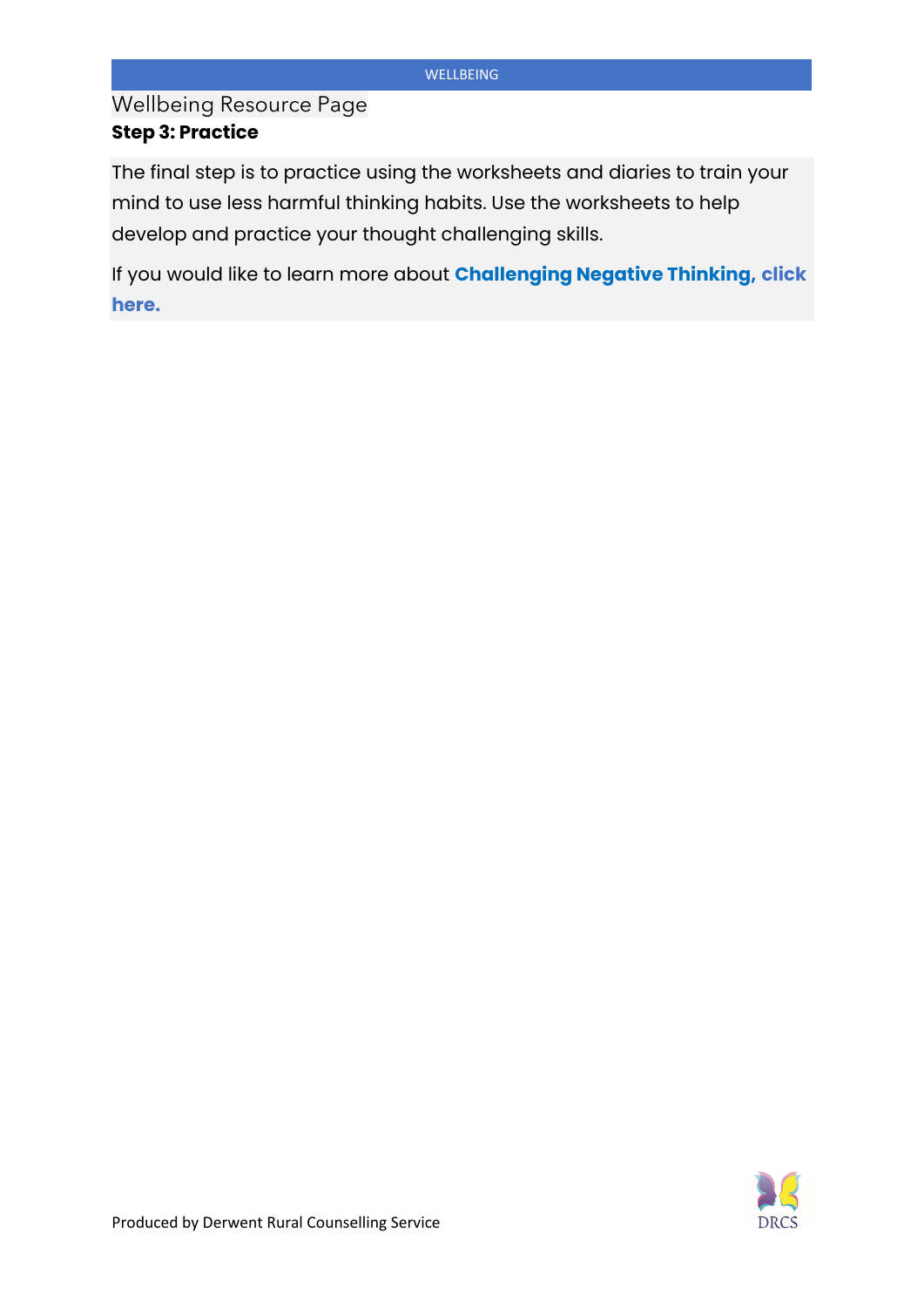## Wellbeing Resource Page Doing things for yourself?



Doing things for yourself is an essential part of looking after your emotional well-being. When demands are high and our resources, e.g., time, energy, motivation, are low, we can develop stress and become quickly overwhelmed. Doing things for yourself balances out your **Stress Scales**. By making a habit of consistently doing things for yourself, you will benefit from the 'feel-good factor'. This helps boost motivation and energy levels.

# Why Do things for yourself?

Sometimes due to what life throws at us, we sacrifice activities that make us feel good. This is usually for the benefit of others, e.g., our family members, our bosses, or our friends. The Stress Bucket below shows how excessive demands can create stress. When we focus too much on our demands in the absence of doing things for ourselves, our stress levels overflow. The holes at the bottom of the bucket represent things we can do for ourselves to relieve stress. By doing things for ourselves, we build up the resources we need to manage the flow of our stress pressure & demands better.

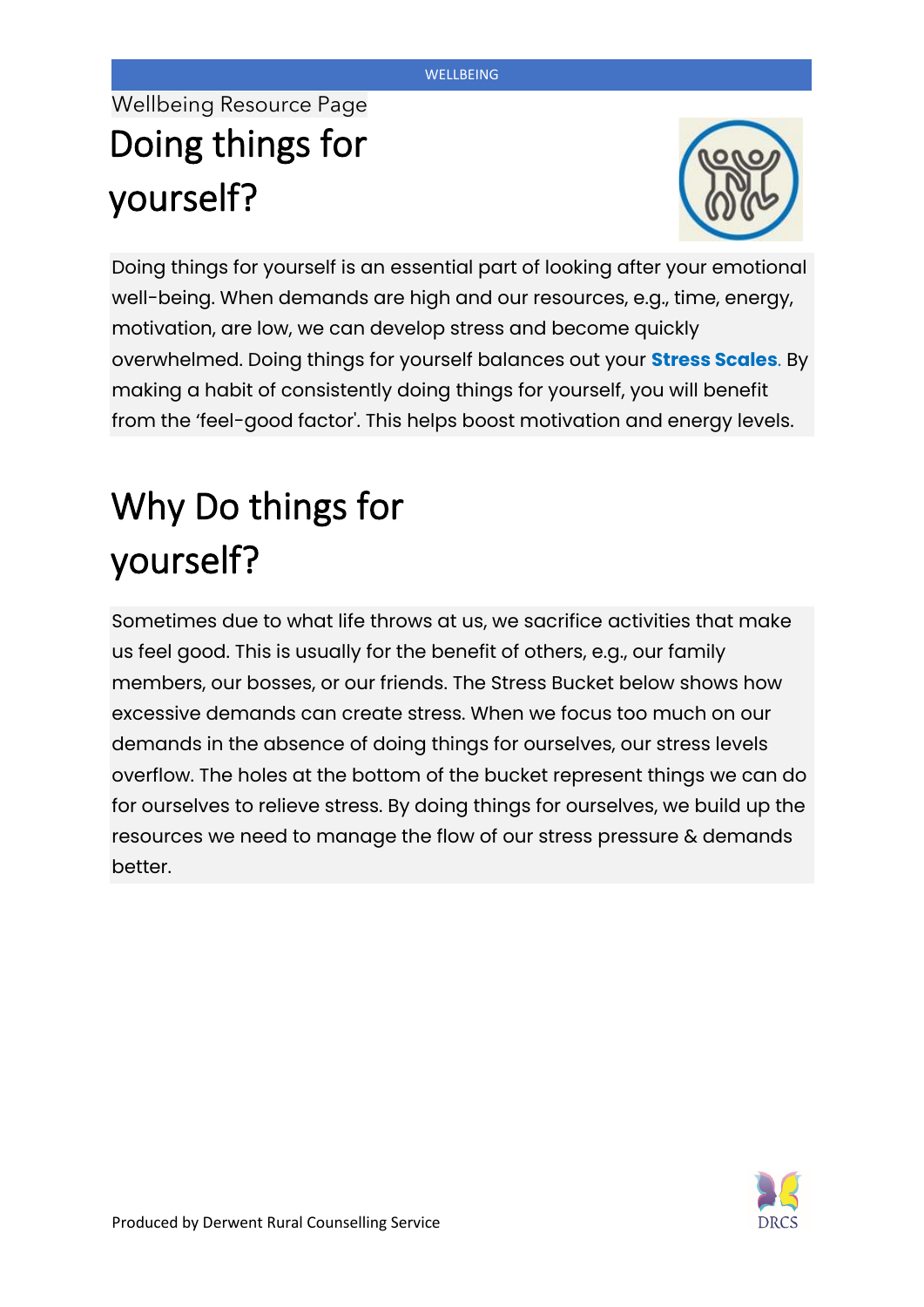

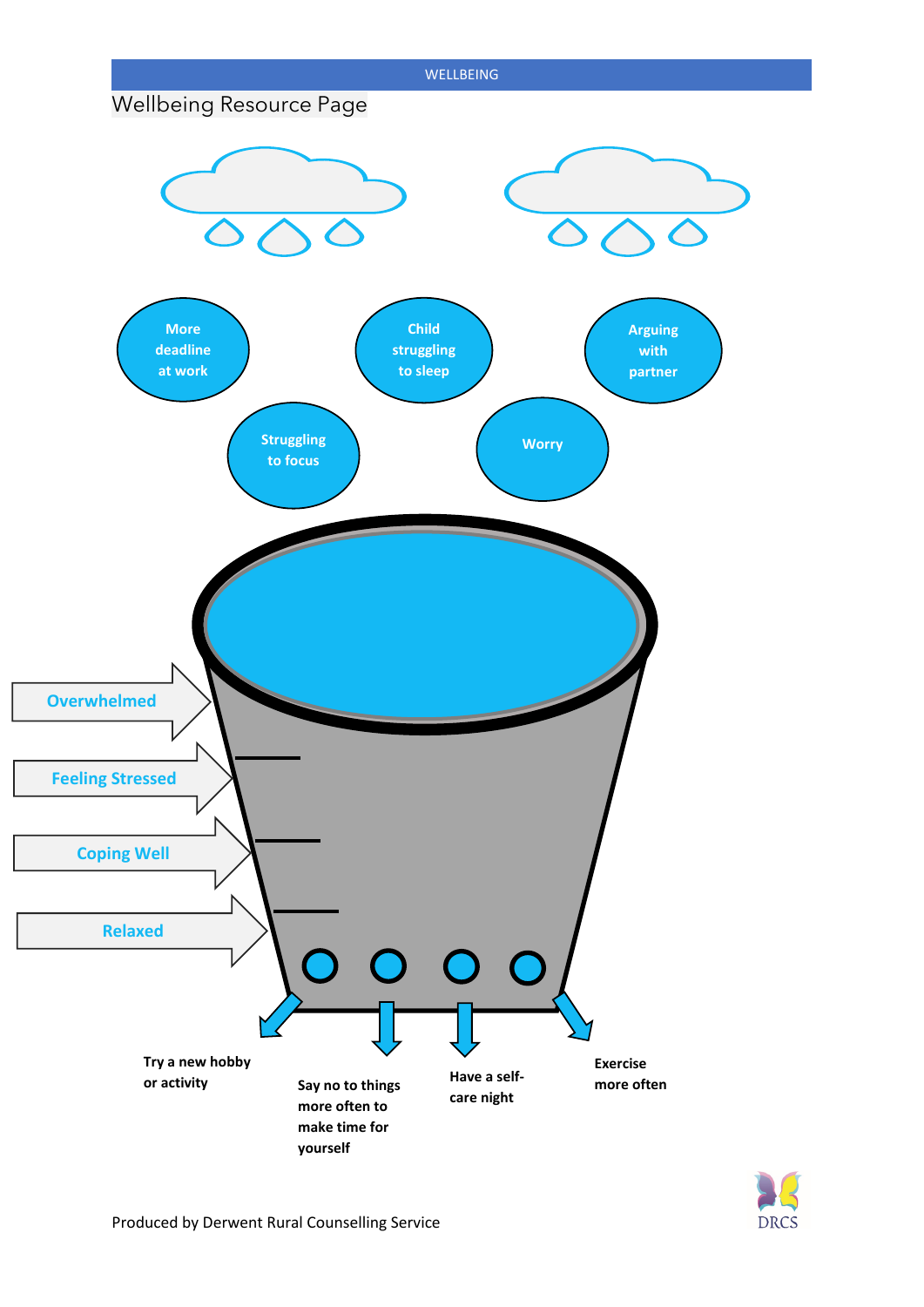# How can I practice doing things for myself more?

Re-learning how to do things for yourself can be challenging. The steps below show you how you can practice the Stress Bucket technique and reduce your stress levels.

**Step 1 –** Download the **Stress Bucket Worksheet** and write down your stress & demands in the blue circles above the bucket.

**Step 2** – Gauge/mark how stressed you are via the arrows on the left-hand side. If you are starting to feel stressed or overwhelmed, you may benefit from moving on to the next step.

**Step 3 –** Use the boxes at the bottom of the bucket to think of some ideas to reduce stress and do something for you.

**Step 4 –** Turn your ideas into goals. People usually fall at this hurdle because their ideas lack structure. Try to be **specific** with what you want to achieve, give it a **time frame** and state **when** you will do it.

### **Do something for yourself tips**



When choosing something to do for yourself. Select an activity which will charge your battery rather than drain it. For more information on this, look at this **Energy Giving vs Energy Draining** worksheet.



Try and make your goals realistic and achievable to begin with. Hard to reach goals may mean you miss out on that sense of achievement and 'feel good factor' that you need to stay motivated.

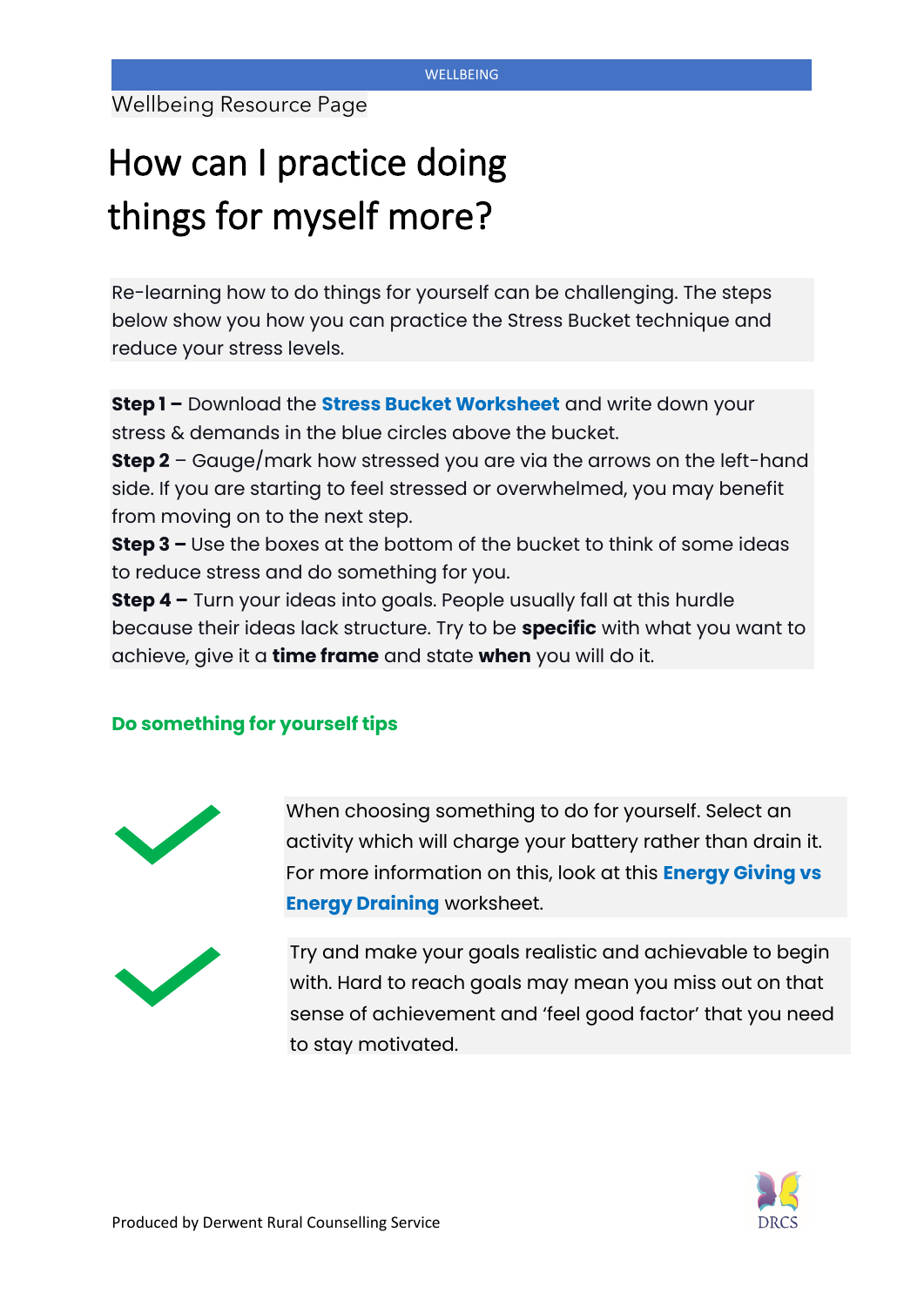# Ask for help



Why should we ask for help? A problem shared is a problem halved. It can feel difficult talking to those close to us, even though they are probably the most eager to help. Some find it better to talk to someone we do not know. Always remember that helplines, therapy services and other organisations help everyone.

# Why asking for help can feel challenging?

We know asking for help will benefit our well-being but asking for help doesn't always feel second nature to everyone. It can be challenging for various reasons.

- Lack of assertiveness skills
- Not sure where to start or who to ask?
- Pride and perfectionism

Adopting **Assertiveness Principles** demonstrates the ability to express your thoughts, feelings, beliefs, and opinions in a manner that doesn't violate your rights or the rights of others. Being passive often leaves you feeling like your needs are not necessary. By practising being more assertive, your confidence in asking for help increases. Asking for help gives you a better chance to find the solutions and answers that you need.

Not sure where to start or who to ask for help? **Problem-Solving** is a strategy used in Cognitive Behavioral Therapy to help people find solutions to problems. If you are unsure where to start or who to ask for help, use the **Problem-Solving template** and the steps below.

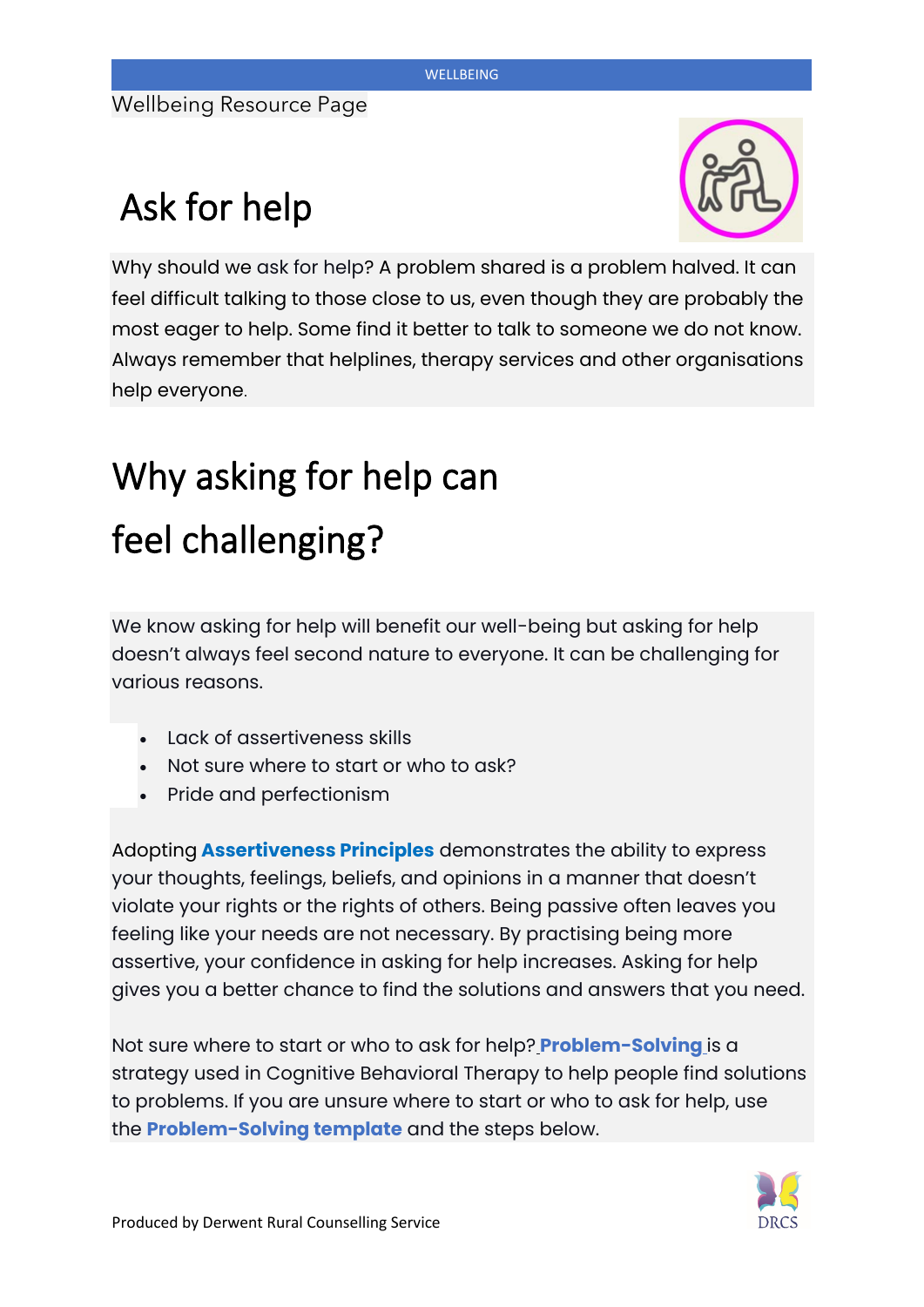## Wellbeing Resource Page

### **Step 1: Identify the problem**

Being specific and narrowing down problems helps you focus on what you are dealing with. So, for example, if you have money problems, what is the problem specifically? Is it that you cannot pay a mortgage? Not saving enough money? Are you in debt? Owe some money to a friend? The more specific you are, the better.

### **Step 2: Brainstorm all possible solutions**

You may have heard the phrase 'back to the drawing board'? By naming as many solutions as possible, you will have a range of avenues where you can get help and solutions to your problems.

## **Step 3: Analyze each solution's strength and weakness and give it a score out of 10**

Now that you have a variety of sources of help in the form of solutions consider each one carefully and rate each one out of ten. Once you have chosen your preferred solution, you are ready for the next step.

### **Step 4: Action Plan**

Most ideas stay as exactly just that, due to a lack of action plan. When turning your chosen solution into an action plan, consider:

- **What** are you going to do?
- **Where** are you going to do it?
- **Who** is involved?
- **When** are you going to do it?

If you would like to see a **Problem-solving Example,** click here

Perfectionism and a lack of confidence is a common reason why some people find it challenging to ask for help.

- "People won't think I am up to the task if I ask for help".
- "What's the point in asking for help? I'll just fail anyway!"
- "If I ask for help it won't be done my way!"

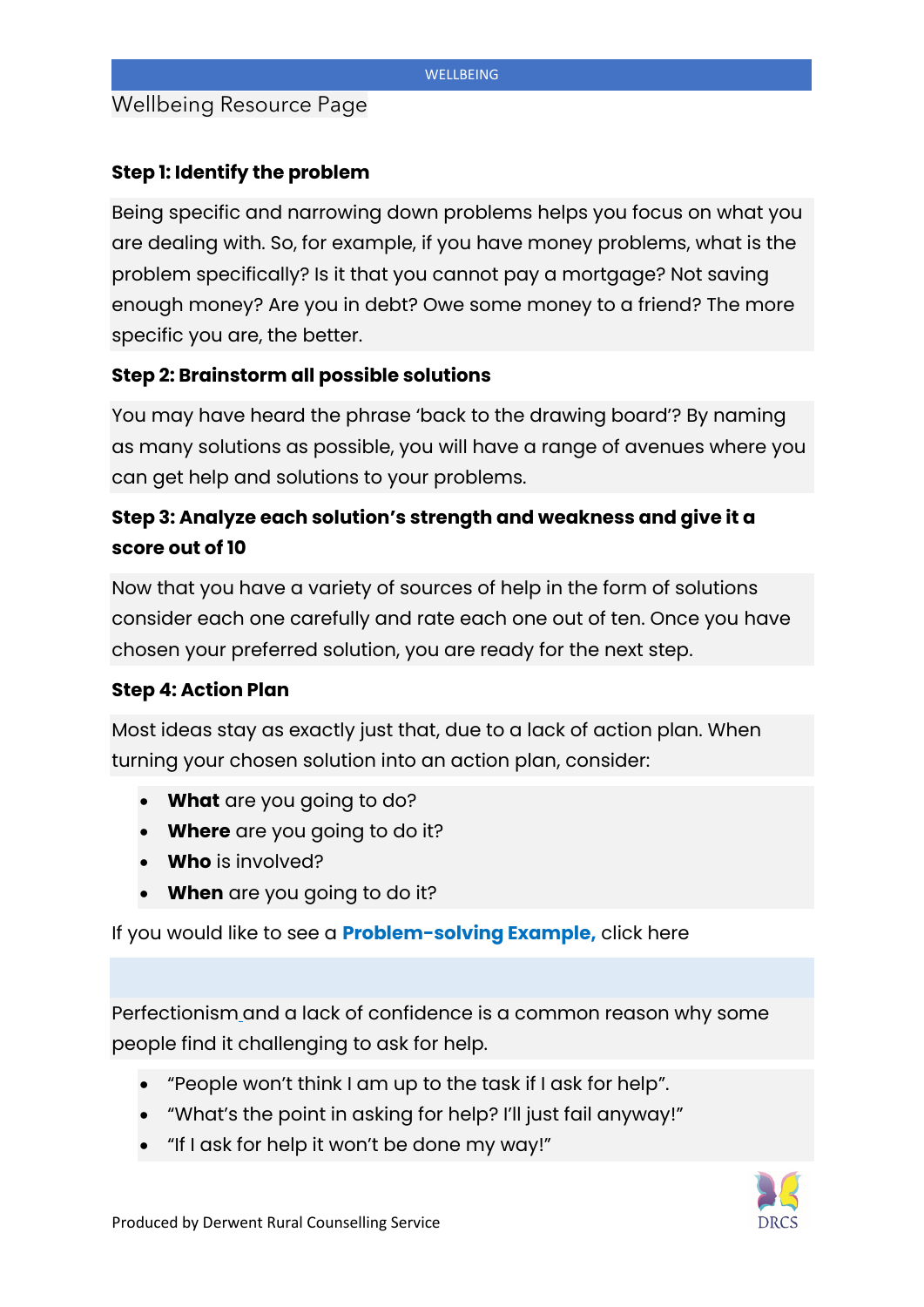By working together with friends, work colleagues and our family, you are much more likely to save time and find the support needed. Asking for help is crucial to managing your emotional wellbeing.

### **Task**

If you are someone who struggles to ask for help, think about the reasons why. Try to address them by taking small steps. The more you practice asking for help, the more natural it will start to feel.

Helpful organisations

- Citizens Advice
- Shelter
- Sure Start
- Relate
- Derwent Rural Counselling Service
- Derbyshire County Council Education Service

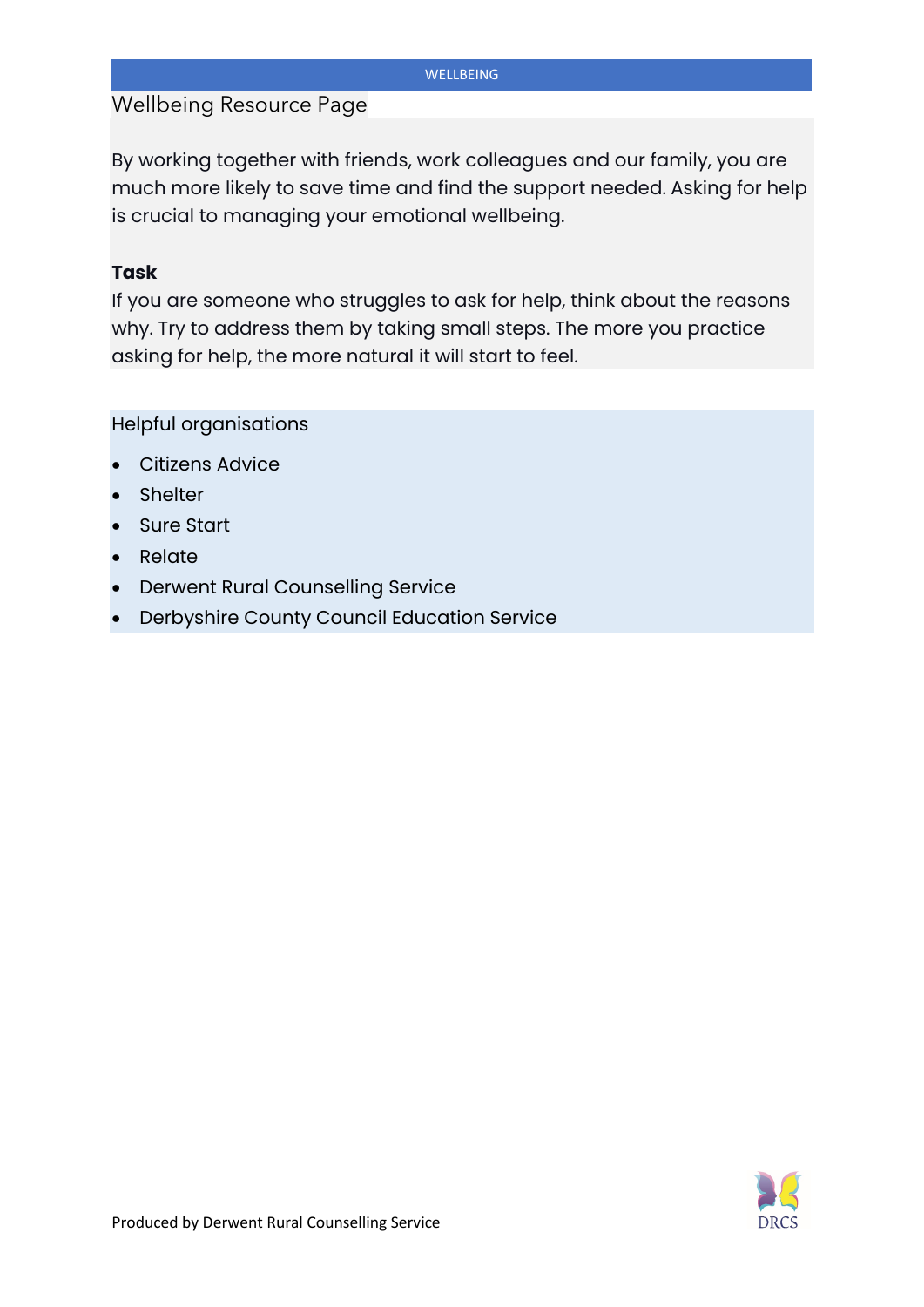

# Learning new things?

Why do we need to exercise our minds? Gaining new skills is in itself very rewarding. It provides a sense of purpose and achievement. We can reduce the amount of time spent thinking about the past and look forward and think about the future. No matter your age or intelligence, learning new things strengthens your mind and is a journey that never stops.

# How can I learn new things?

Learning new things occurs by developing your curiosity and accepting new challenges. Could you ask a friend about something they enjoy? Or encourage your family to engage in a new hobby together? Below are some helpful organisations that can help you on your journey to becoming more curious about learning new things.

- University of the Third age  $-$  Education for older people.
- Sleepio An apps which teaches you how to sleep better and relax
- Meetup An internet site that helps you meet new people and try new things.
- National Trust Gives you information about visiting historical sites
- Dulingo A poplar mobile phone app that helps you learn a new language

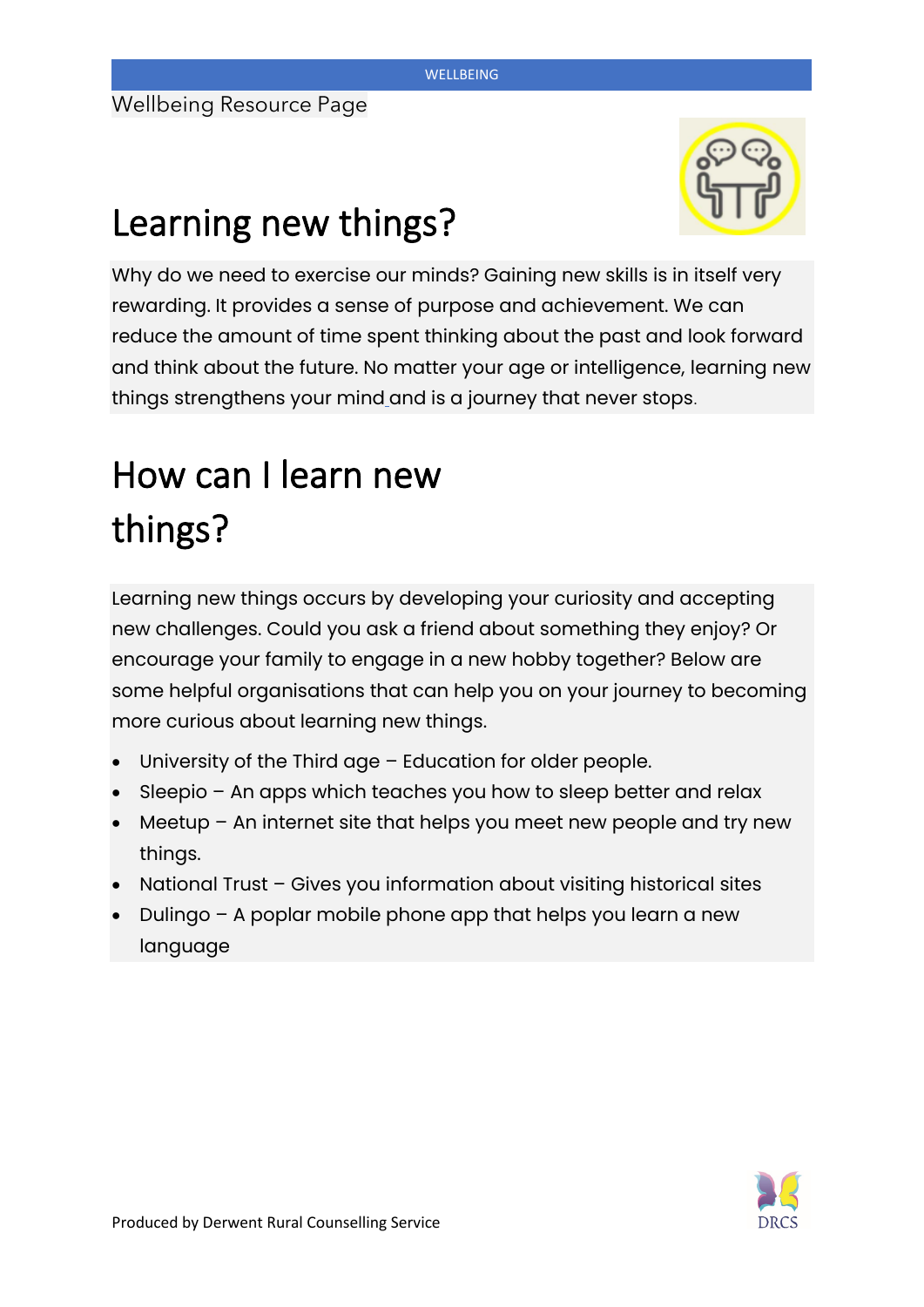# Help others



Helping others, especially those who are less fortunate than yourself, can help to put things into perspective and make you feel more positive and grateful about your circumstances. Like exercise, helping others helps give you that 'feel-good-factor.'

## How can I help others more?

The benefits of helping others can range from helping someone in significant need to small acts of kindness. Below are just a few examples.

- Be more complimentary to others
- Donate to a charitable cause
- Consider voluntary work to support someone less privileged
- Call someone out of the blue and ask if they are OK
- Reach out to someone feeling isolated and include them
- Offer additional praise and encouragement to someone short on confidence